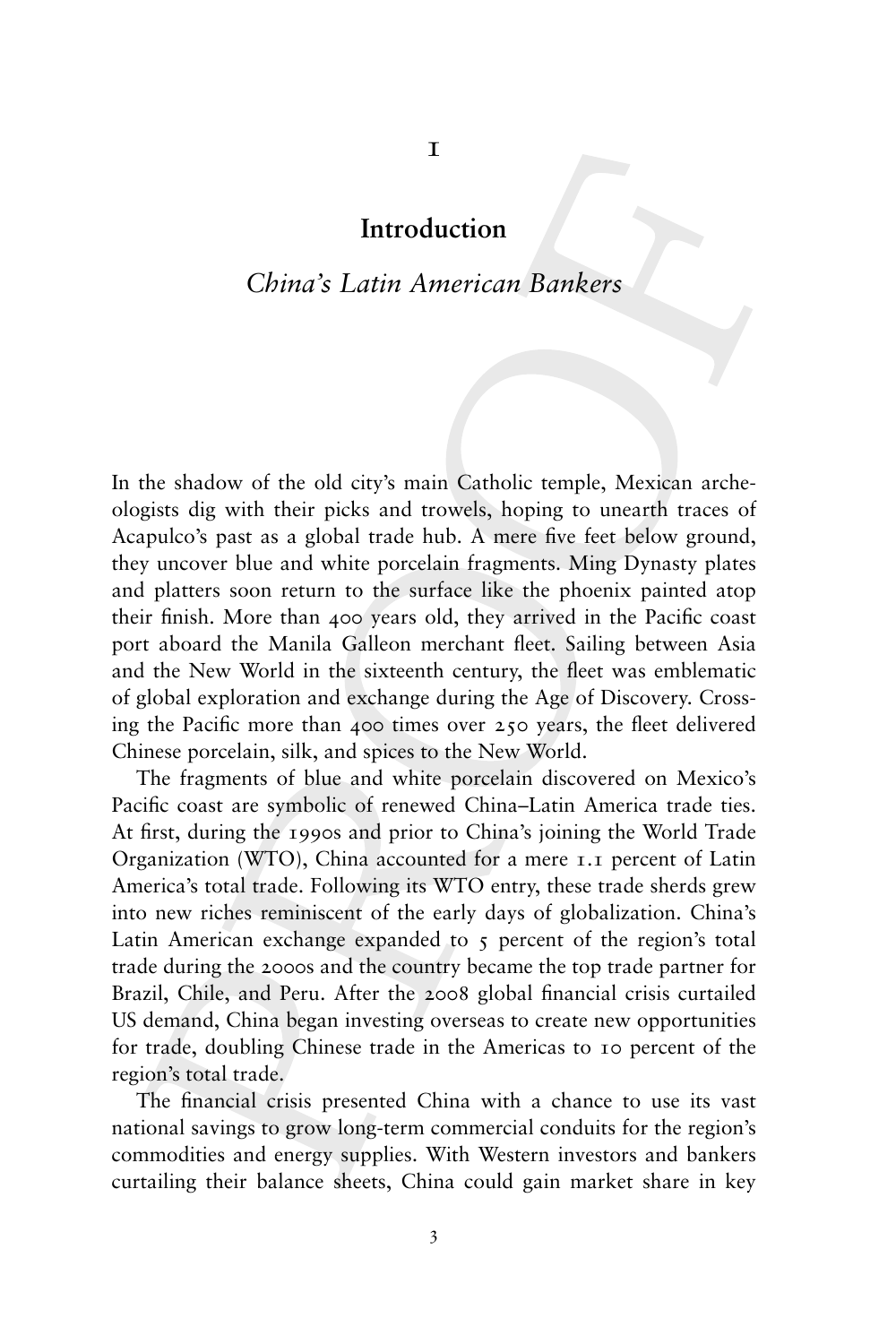geopolitically important sectors such as petroleum, raw materials, heavy extraction industries, construction, and infrastructure. While China's 2001 entry into the WTO had long ago forged its regional trade ties, its leadership hoped that such investments could also secure new export markets to replace those lost to the US recession.

To help cultivate opportunities for China's firms, China's leadership employed its policy banks, including the China Development Bank (CDB) and the Export-Import Bank of China (the Ex-Im Bank of China), to underwrite local infrastructure projects tied to Chinese content. Through such infrastructure financing, China has blossomed into Latin America's most important development banker, with outstanding regional loan commitments of \$67 billion in 2017, compared to the World Bank's \$54 billion in outstanding loan commitments that same year (see Chapters 2.3 and 3.1 for further  $\delta$  details).<sup>1</sup> With the credit catalyst of policy banks, China's foreign direct investment (FDI) in Latin America also rocketed over the past fifteen years from virtually zero in 2005 to more than \$120 billion today.<sup>2</sup>

In their efforts to promote markets and commerce, however, China's policy banks also had to manage their credit risk, which would ultimately prove more challenging than operating in the mainland's domestic environment, particularly given their aversion to using policy conditionality (i.e. requiring budget discipline) to promote debt repayment.

In the following pages, we explore the growth of China's policy bank lending globally and how this financing offered the promise of a decadeslong elusive goal for many Latin American governments: greater state capacity. By examining China's approach to financing in Latin America, these pages also provides us with a new lens through which to evaluate China's foreign economic policy beyond Asia. Notwithstanding the tendency of policy banks to operate more commercially in Latin America than in China's neighboring regions, their financial relations pose a raft of regional political challenges, including navigating Latin America's century-old struggles with debt, dependency, and domestic industrial stagnation.

 $1$  The amount is tallied from the CDB and Export-Import Bank of China's annual balance sheets and is corroborated by extensive field research across Latin America's largest sovereign borrowers from China (see the discussion of the China Global Finance Index in Chapter 4 for more details).

<sup>2</sup> Avendano, Melguizo, and Miner, 2017; Scissors 2020, Dussel-Peters 2020b.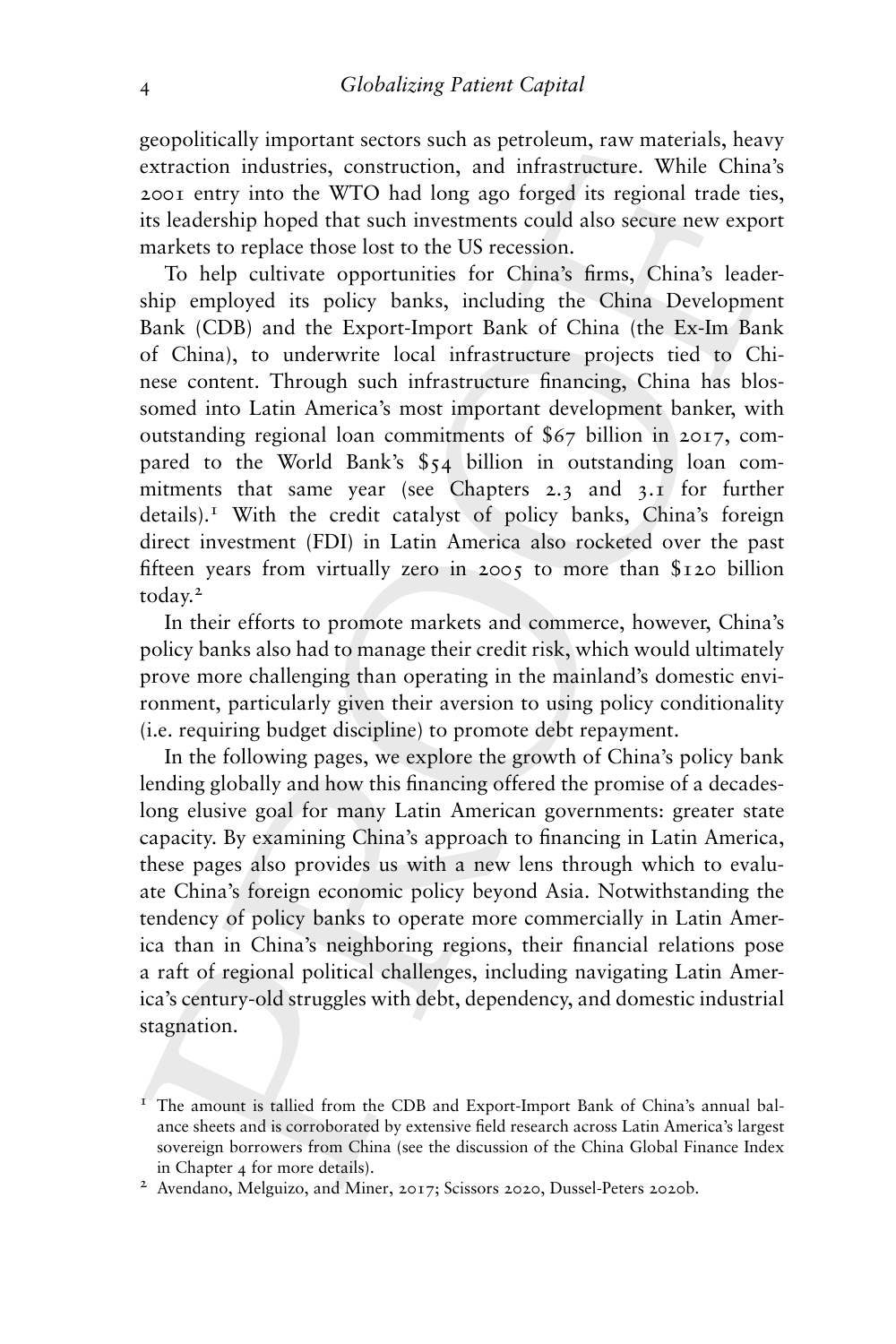#### *Introduction* 5

## 1.1 BAMBOO ECONOMICS

When bamboo is planted, it cultivates roots for a few years before budding its hardy, adaptive woody stems. After sprouting, however, bamboo stalks grow faster than any plant in the world, taking root in a variety of climates from sub-Saharan Africa and the Americas to Southeast Asia. More durable than wood, brick, or concrete, bamboo also strengthens when woven together to yield furniture, fences, and boats.

In many ways, China's global economic emergence is reminiscent of the proliferant plant. In the prelude to its WTO entry, China slowly sowed its first seeds through budding trade relationships across the globe before blossoming into a fast-growing economic network of Chinese banking, investment, trade, and supplier ties in regions like Africa, Latin America, and Southeast Asia.

Initially cultivated by Deng Xiaoping's economic reforms in the late 1970s, China's global emergence helped breed three decades of spectacular, thriving growth that has uprooted the balance of global economic power in recent years.<sup>3</sup> Today, China accounts for almost a third of global output, a nearly fivefold increase from its 6 percent share during the 1980s.4 Let us briefly explore how China became a focal point of the global economy before examining its Latin American integration more closely.

In the wake of the country's WTO entry, China's initial economic expansion was primarily built on providing an export platform for global trade. Maintaining an undervalued currency was central to this development strategy. China sold renminbi for US dollars with the aim of suppressing the value of its currency and boosting its export competitiveness.<sup>5</sup>

As a by-product of its currency interventions, China acquired a vast arsenal of US dollar reserves – which at its 2009 peak amounted to \$4 trillion, or 49 percent of China's gross domestic product (GDP). For many years, these massive dollar reserves were invested into US Treasury securities, which helped keep interest rates low and ease the US fallout from the financial crisis. Notwithstanding the simultaneous gains steady US demand bestowed on its own export competitiveness, China incurred a large opportunity cost by holding low-yielding US assets rather than

<sup>3</sup> China's average annual growth rate surged from 5 percent in the 1960s and 1970s to a whopping 10 percent over the next three decades (World Development Indicators).

<sup>4</sup> International Monetary Fund, calculated at purchasing power parity.

<sup>5</sup> Kaplan 2006, 2016.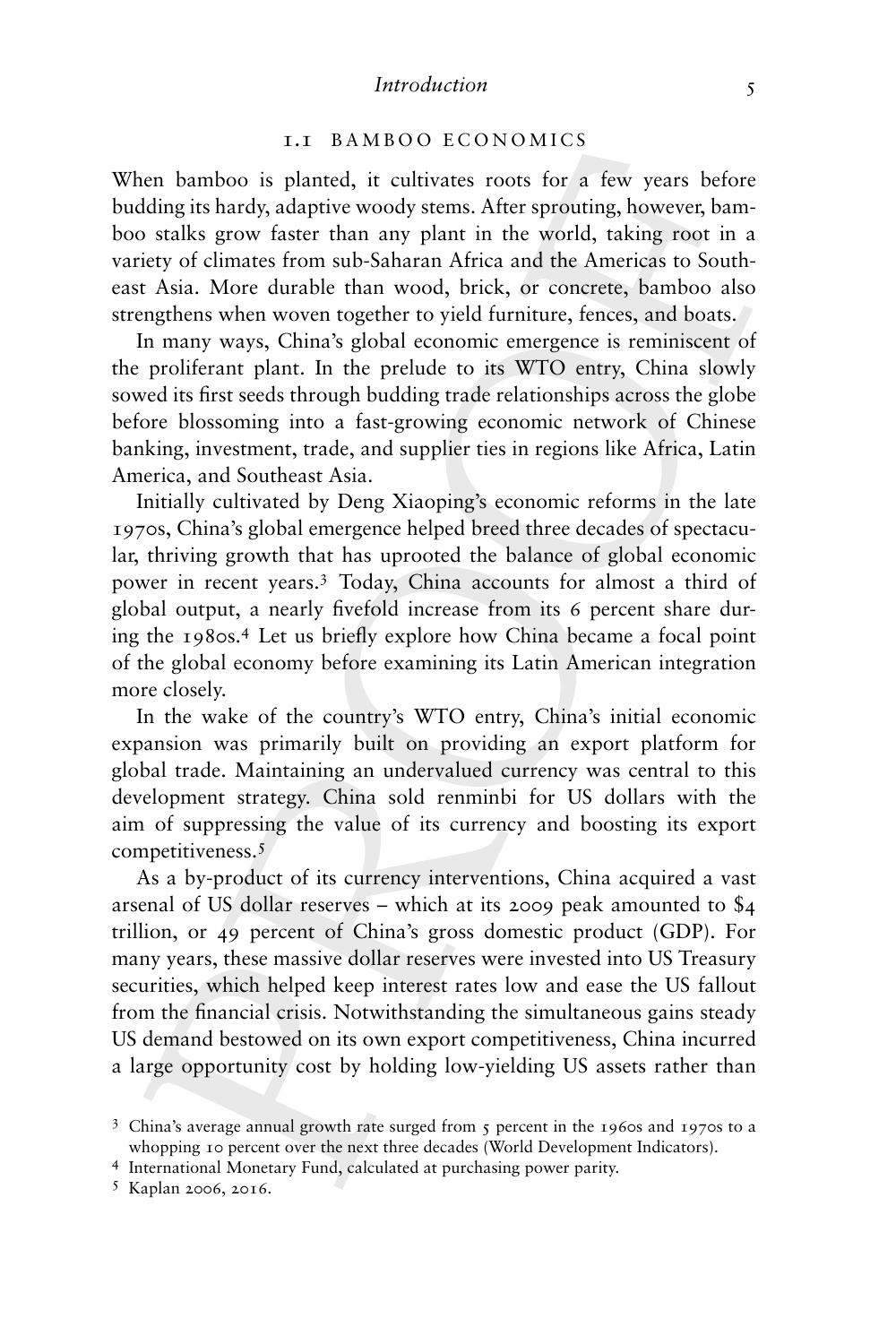investing in high-return projects, either domestically or globally. Hoping to improve its investment return, China saw in the 2008 global financial crisis a rare opportunity to buy cheap foreign assets.

With Western capital reeling from the 2008 global financial crisis, China intensified its "go global" strategy to expand its international economic influence.<sup>6</sup> Nearly a decade earlier, President Jiang Zemin had implemented this strategy to promote the economic interests of the Chinese state globally by internationalizing Chinese investment and lending. Concerned about scarcity of food and resources, China had aimed to secure long-term access to energy and raw materials by enhancing its global economic ties. The policy also sought to use overseas investment to improve the competitiveness of Chinese firms. However, it became explicitly linked to China's vast foreign currency holdings in 2009, when Premier Wen Jiabao declared that the government should use its reserve holdings to promote outward investment:

Beijing will use its foreign exchange reserves, the largest in the world, to support and accelerate overseas expansion and acquisitions by Chinese companies. We should hasten the implementation of our "going out" strategy and combine this utilization of foreign exchange reserves with the "going-out" of our enterprises.<sup>7</sup>

China also aimed to diversify its investments beyond developed countries, as foreshadowed by CDB chief Chen Yuan, who declared at the time, "I think we should not go to America's Wall Street, but should look more to places with natural and energy resources."8 Since the 2008–9 global financial crisis, China's state-backed capital has made considerable inroads internationally as the country has expanded its cross-border lending to become one of the top five financial creditors on the globe. Between 2009 and 2018, China's commercial and policy banks increased their global financial claims by more than three fold to \$2.1 trillion (see Figure 2.2).<sup>9</sup> Global lending from the CDB and the Export-Import Bank of China (Ex-Im Bank of China) accounted for about one-quarter of these global financial flows. These two policy banks also made Latin America – a region with abundant natural resources yet

<sup>6</sup> The 1998 "go global" strategy was officially incorporated into China's policy framework

under China's 10th Five-Year Plan from 2001 to 2005. <sup>7</sup> Jamil Anderlini, "China to Deploy Foreign Reserves."

<sup>8</sup> *Economist*, July 21, 2009.

<sup>9</sup> These financial claims of internationally active Chinese banks, including the CDB and the Ex-Im Bank of China, are comprised of both bank loans and securities (Bank of International Settlements' (BIS) locational banking statistics).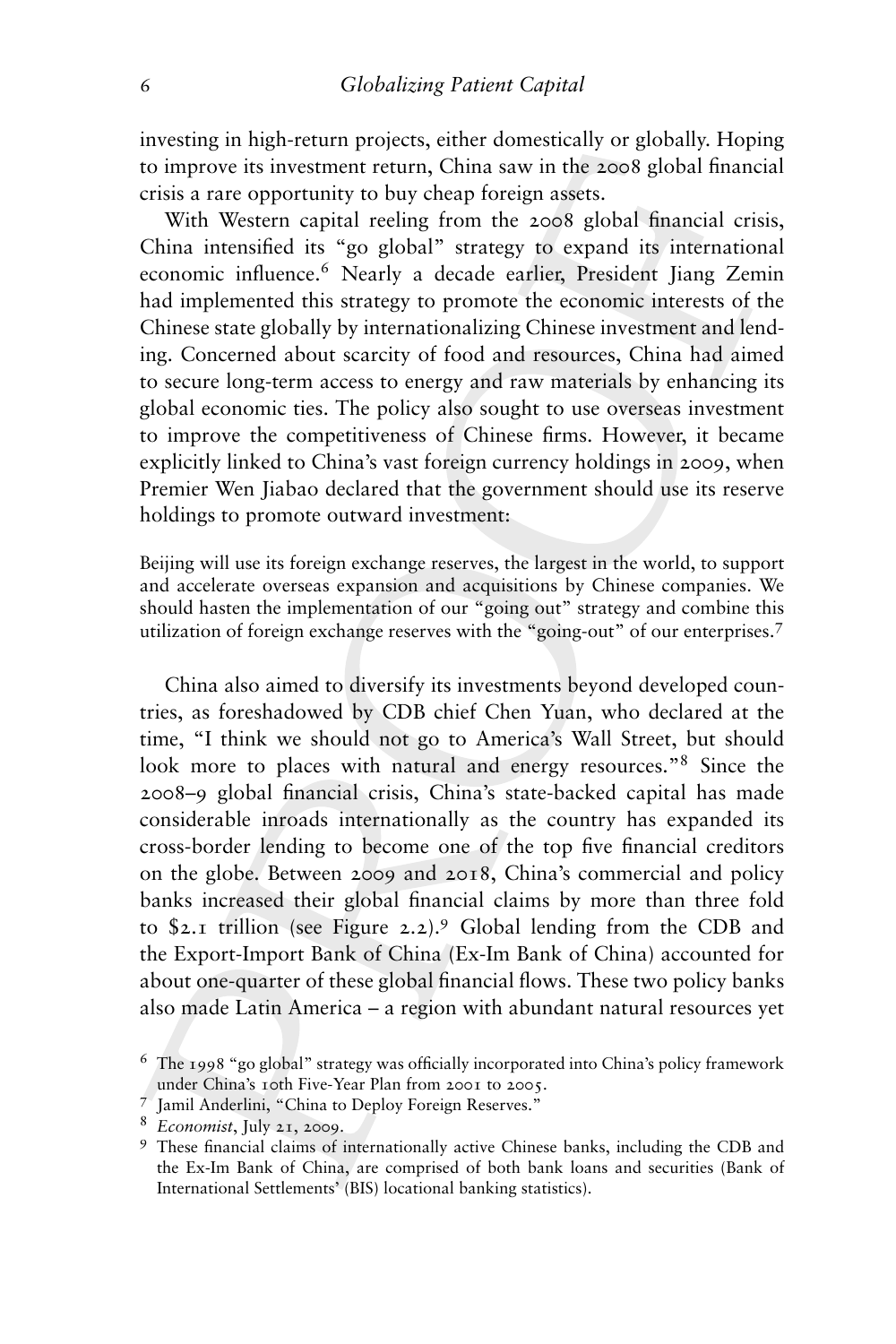scarce capital – a prime target for China's resource-oriented investment strategy, channeling about one-sixth of their total global bank loans to Latin America (see Figure 2.6).

## 1.2 OPENING THE CHINESE WINDOW OF FINANCIAL OPPORTUNITY

The Chinese government learned a key lesson from the 2008 global financial crisis about the weakness of the Western financial system, particularly its tendency toward short-term decision-making and excessive financial volatility. China was not on the sidelines during the crisis, but rather, in mid-2008, its government and commercial banks held upward of \$470 billion in total US bonds, which accounted for more than onetenth of China's total foreign exchange reserves.<sup>10</sup> Many of these bonds were from Freddie Mac and Fannie Mae, two of the major investors in mortgage-backed securities, meaning that China learned about the dangers of securitization and market volatility firsthand.

China was exposed not only to financial volatility but also to economic volatility. The export slowdown caused many of China's small and medium-sized enterprises to close their doors, forcing more than 2 million migrant workers to return to their rural homes.<sup>11</sup> For a government that prioritizes social stability, this was scary and only added to its concerns about the social and political impact of unfettered market capitalism.

For two decades prior to the 2008 global financial crisis, market volatility had catalyzed political turnover throughout the developing world. After the global financial crisis, it became clear that the developed world was not immune to financial volatility either. It exposed deepseated economic and political vulnerabilities, which made the Chinese government more circumspect of market capitalism. According to Larry Summers, who served as President Obama's chief economic advisor in the wake of the 2008 global financial crisis, the crisis likely reinforced China's commitment to state-led capitalism.

I think the big lesson that it probably took from the Asian financial crisis, and even more the 2008–9 financial crisis, was that we were not as smart as they might have thought we were, and I think they might [have] supposed that in the

<sup>10</sup> Research Center for the State Council, 2008. www.drcnet.com.cn/DRCNet.Channel .Web/gylt/20081210/gylt\_29.htm

<sup>&</sup>lt;sup>11</sup> Jiang Shixue. "The Global Financial Crisis in Chinese Perspective." Chinese Academy of Social Sciences, 2017.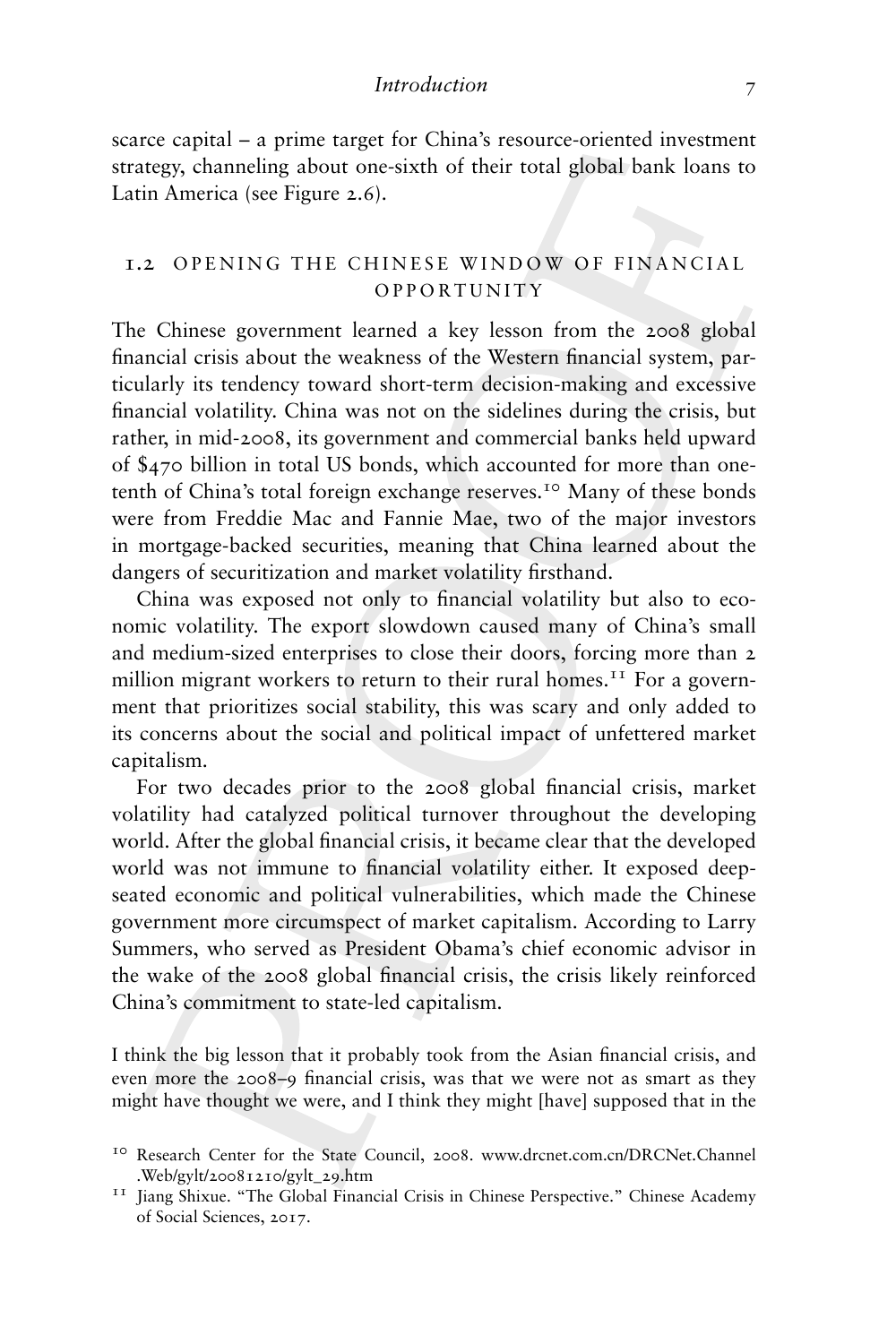world of Keynes, Friedman, and Samuelson, and whomever else, that there lay a great economic understanding that was the root of prosperity; and I think given that our style of capitalism seems to have been prone to create what they fear most, uncontrolled disorder, they are less confident that we know what we're doing . . . they are much more willing to indulge in their traditional practices which have been associated with the fastest growth the world has seen than pursue our ideas.<sup>12</sup>

Chinese scholars have also discussed how the crisis reinvigorated their faith in state capitalism. Ru Xin, former vice president of the Chinese Academy of Social Sciences (CASS), suggests the crisis has strengthened China's "determination to walk on the path of socialism with Chinese characteristics." Ru provided a further warning to Chinese political and economic elites:

Never take capitalism as a panacea. Never believe in the "invisible hand" in a blind way. Otherwise, we shall suffer a great deal.<sup>13</sup>

By comparison, China has offered the world a unique form of finance that is less susceptible to such criticisms. Based on China's own development experiences, it has marketed its long-term infrastructure financing around the globe. The next section previews this book's theory about China's unique form of patient capital and its expected effect on national economic governance.

## 1.3 CHINA'S PATIENT CAPITAL: FINANCING NATIONAL DEVELOPMENT

Long-term investors come in all shapes and sizes ranging from individuals (i.e. parents invest in their children's education) and firms (i.e. venture capitalists invest in innovative ideas) to nonprofit institutions (i.e. social entrepreneurs invest in social returns) and governments (i.e. states invest in military technology to increase their national security). Patient capital is a particular form of long-term investing first associated with the East Asian development model during the second half of the twentieth century.

While many mainstream economists in the West often portrayed the success of the East Asian development model as a product of its export

<sup>&</sup>lt;sup>12</sup> "The Asian Financial Crisis, 20 Years On: A Conversation with Lawrence H. Summers," The Wilson Center, January 8, 2018.

<sup>&</sup>lt;sup>13</sup> See footnote 11.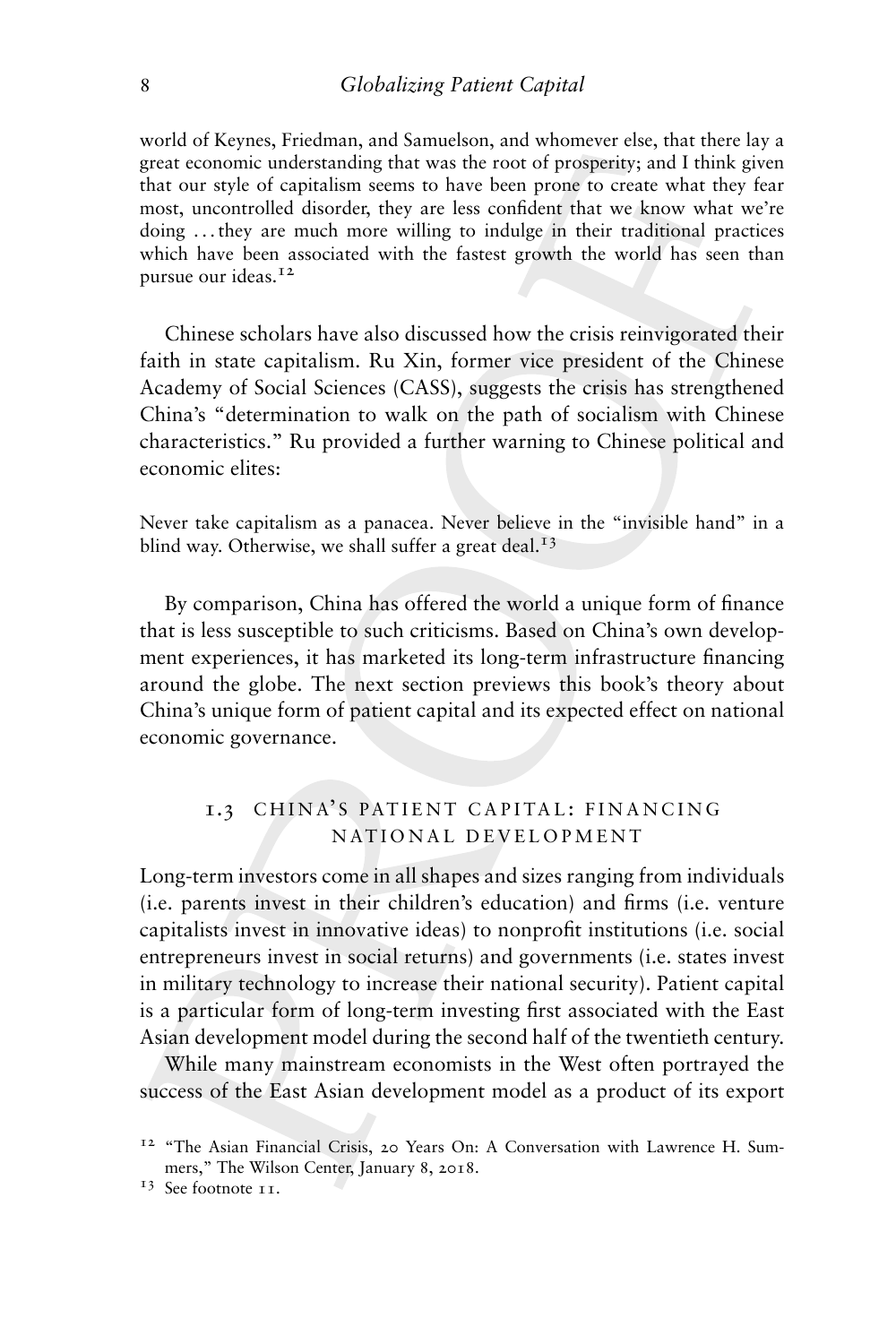#### *Introduction* 9

orientation, other scholars at the time pointed to the active role of national governments.<sup>14</sup> State-directed financing of strategic industries fostered a long-term relationship between the state, bankers, and firms that guaranteed access to financial capital for industrial development.<sup>15</sup>

This pioneering scholarship about the role of the state in fostering East Asian industrialization helped foment a comparative political economy (CPE) literature about distinct models of economic development. According to this scholarship, domestic banks in coordinated market economies rely more heavily on nonmarket governance and coordination because states use their financial systems to catalyze the long-term provision of capital and investment in their domestic economies.16 Taking its cue from this seminal CPE literature, a more recent developed country literature has also examined national differences in domestic financial systems.<sup>17</sup>

At the turn of the twentieth century, the concept of patient capital resurfaced among development practitioners who used the term to bridge market-based investment approaches with long-term philanthropy. For example, the nonprofit social impact fund Acumen invested in the Kenyan firm Advanced Bio-Extracts (ABE) to support the longterm development of an African-farmed botanical extract as a cheap malarial treatment.<sup>18</sup>

In my earlier scholarship, I applied the concept of patient capital to China's globalization of its state-led financing in developing countries.<sup>19</sup> Cutting across the fields of international political economy (IPE) and CPE. I argued that China deployed a unique form of patient capital internationally as it externalized its domestic approach to financial development. While patient capital shared the long-term horizon of the aforementioned investors, its risk tolerance and lack of policy conditionality differentiated China's state-led capital from other creditors.20 It even varied from Japan's private-sector approach to global finance, which was historically comprised mostly of commercial banks.<sup>21</sup>

- <sup>14</sup> Rodrik, et al. 1995.
- <sup>15</sup> Wade 1990, 1998.
- <sup>16</sup> Hall and Soskice 2001; Rosenbluth and Schaap 2003.
- <sup>17</sup> Hardie, Howarth, Maxfield, and Verdun 2013; Hardie and Maxfield 2013; Deeg, Hardie, and Maxfield 2016.
- <sup>18</sup> Thomas Friedman*, New York Times*, April 20, 2007.
- <sup>19</sup> Kaplan 2016.
- <sup>20</sup> Ibid.

<sup>&</sup>lt;sup>21</sup> See Chapters 2.2 and  $3.3.1$  for further details.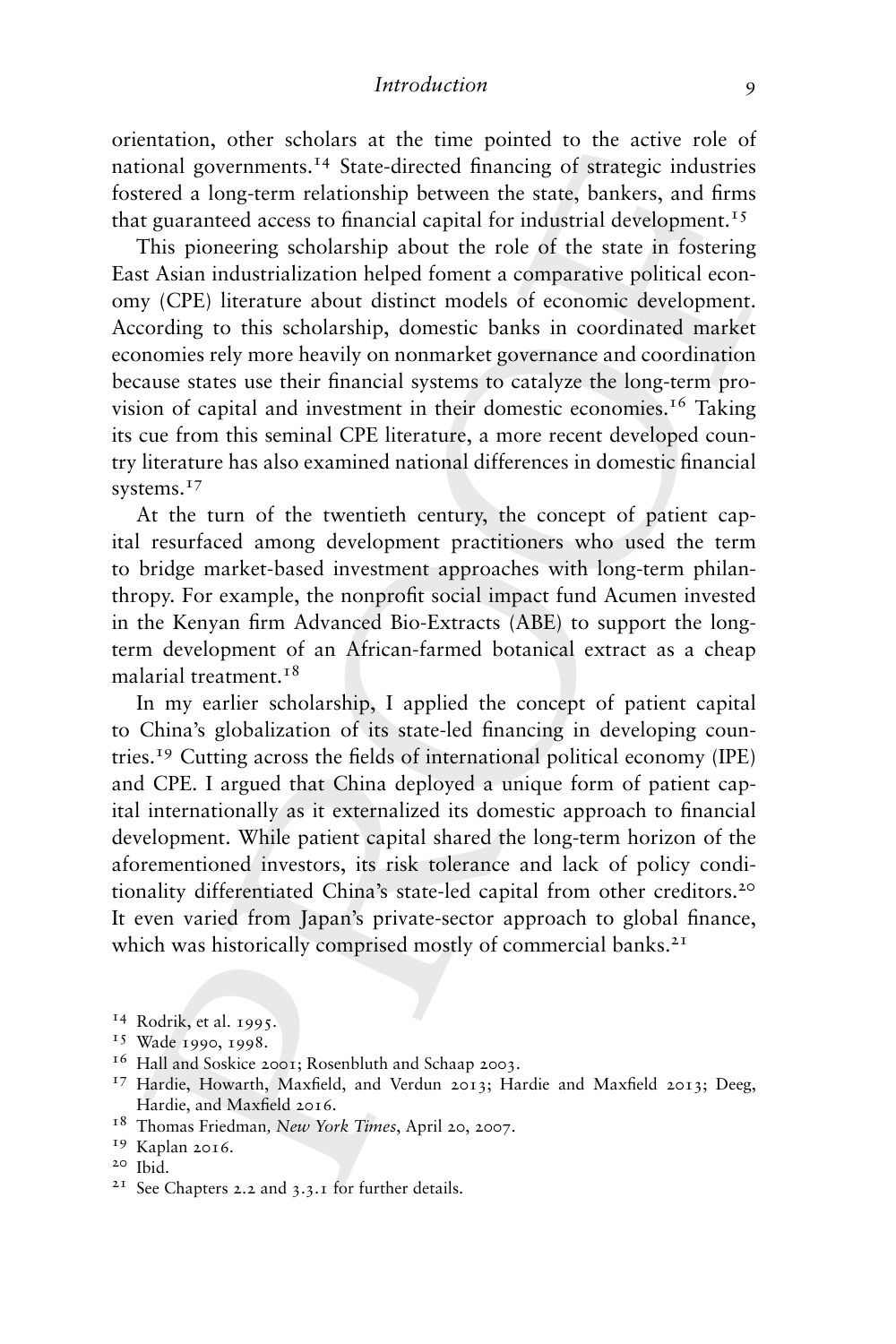Recently, Chinese policymakers have also begun to employ the term "patient capital", but mostly to describe the country's long-term equity investments.22 By contrast, I have defined patient capital as a characteristic of China's unique state-to-state debt flows, rather than its cross-border private equity flows or FDI. These equity investments, even when backed by Chinese policy banks, tend to be smaller in scale and less reflective of the large-scale, government-coordinated financial management discussed earlier. For example, in my interview with Dr. Fan Xiwen, the chief operating officer for China's sovereign equity funds for Latin America, he discussed how the banks' risk management guidelines limit their investment operations.

We cannot invest more than 30 percent of the target company; this is something our shareholders want! We cannot invest more than \$100 million in a single project ... the fund doesn't have the authority.<sup>23</sup>

In this book, I further develop the theoretical concept of China's patient capital, discussing the underlying factors that endow it with its unique financial characteristics compared to traditional private capital. In Chapters 2 and 3, I examine how China's financial regulatory system places its policy banks in an unparalleled position globally. With the Chinese state's support, the CDB and the Ex-Im Bank of China can offer their clients long-term, risk-tolerant lending unbridled by the market's sovereign risk assessments or by Western multilaterals' short-term policy metrics.

Beyond the well-known explicit government subsidies China's Exim Bank receives for its concessional loans to developing countries, China's policy banks also receive sweeping implicit subsidies derived from China's underlying regulatory structure.<sup>24</sup> Domestic banking regulations consider policy bank bonds equivalent to sovereign government bonds, meaning a low-risk credit rating allows policy banks to fund themselves more cheaply than global commercial banks. This measure, along with a lack of regulatory transparency, allows policy banks to engage in riskier lending while still offering their clients competitive financing.

By comparison, Western bank regulators routinely evaluate their bankers' sovereign risk, which often limits their lending to riskier bank

<sup>22</sup> Lin and Wang 2017.

<sup>23</sup> Author's interview with Fan Xiwen, Chief Operating Officer, China–Latin American Cooperation Fund, January 14, 2020, Beijing, China.

<sup>24</sup> See Chapters 2.3 and 3.3.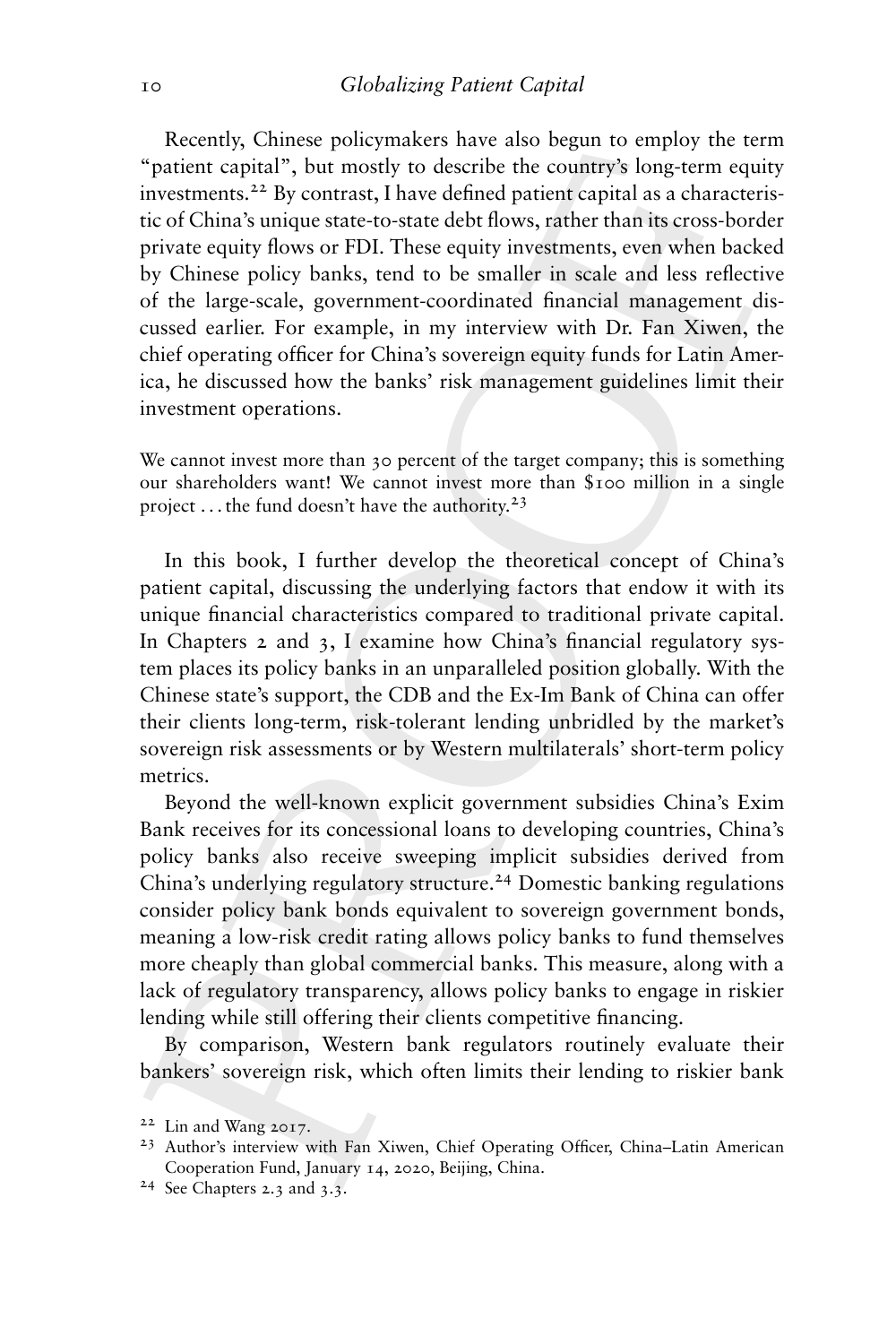clients overseas. For example, in the United States, the Interagency Country Exposure Review Committee (ICERC) reviews the sovereign risk of countries with high exposure to the US banking sector, often requiring additional capital to cover potential loan losses overseas.

## 1.4 BANKING WITH STATE-TO-STATE DEBT VS. MARKET EQUITY

Notwithstanding the intrinsic differences between Chinese patient capital and Western bank capital, I anticipate that China's overseas bankers alter their financial tools (state-to-state vs. market-oriented) based on the economic institutional structure they encounter in each recipient country. When China's public bankers confront institutional architectures, such as public procurement and public-private partnership laws, that promote market investments locally through competitive public tenders, they are often prohibited from directly contracting with the central government. Policy banks tend to finance corporate enterprises (either a private firm or a separately managed state-owned enterprise) that have won government concessions through either project financing or direct equity financing.

Under these conditions, China's patient capital behaves fairly similarly to long-term, market-oriented equity investments. Their cheap underlying financing helps policy banks sustain a long-term horizon. However, competing in the private market also leads them to approach credit risk similarly to their corporate competitors. When bidding for public contracts through government tenders, they use sovereign credit ratings as a guide for their lending terms. In my interview with José Luis Morea, a cabinet-level official charged with managing Argentina's Public-Private Partnership (PPP) system, he highlighted how China's policy banks routinely use sovereign credit ratings as a "ceiling for their competitive bids" throughout the region, typically offering interest rates just below market interest rates.25

National governments that channel Chinese financing outside their balance sheet and toward corporate enterprises thus aim to lower their sovereign credit risk by adhering to the international investment community's standards of good governance. By targeting policy conditionality (i.e. budget discipline), national governments can lower their firms' domestic cost of market financing.

<sup>&</sup>lt;sup>25</sup> Author's interview with José Luis Morea, Chief Executive Officer Banco de Inversión y Comercio Exterior (BICE) (Argentina's development bank), August 15, 2019.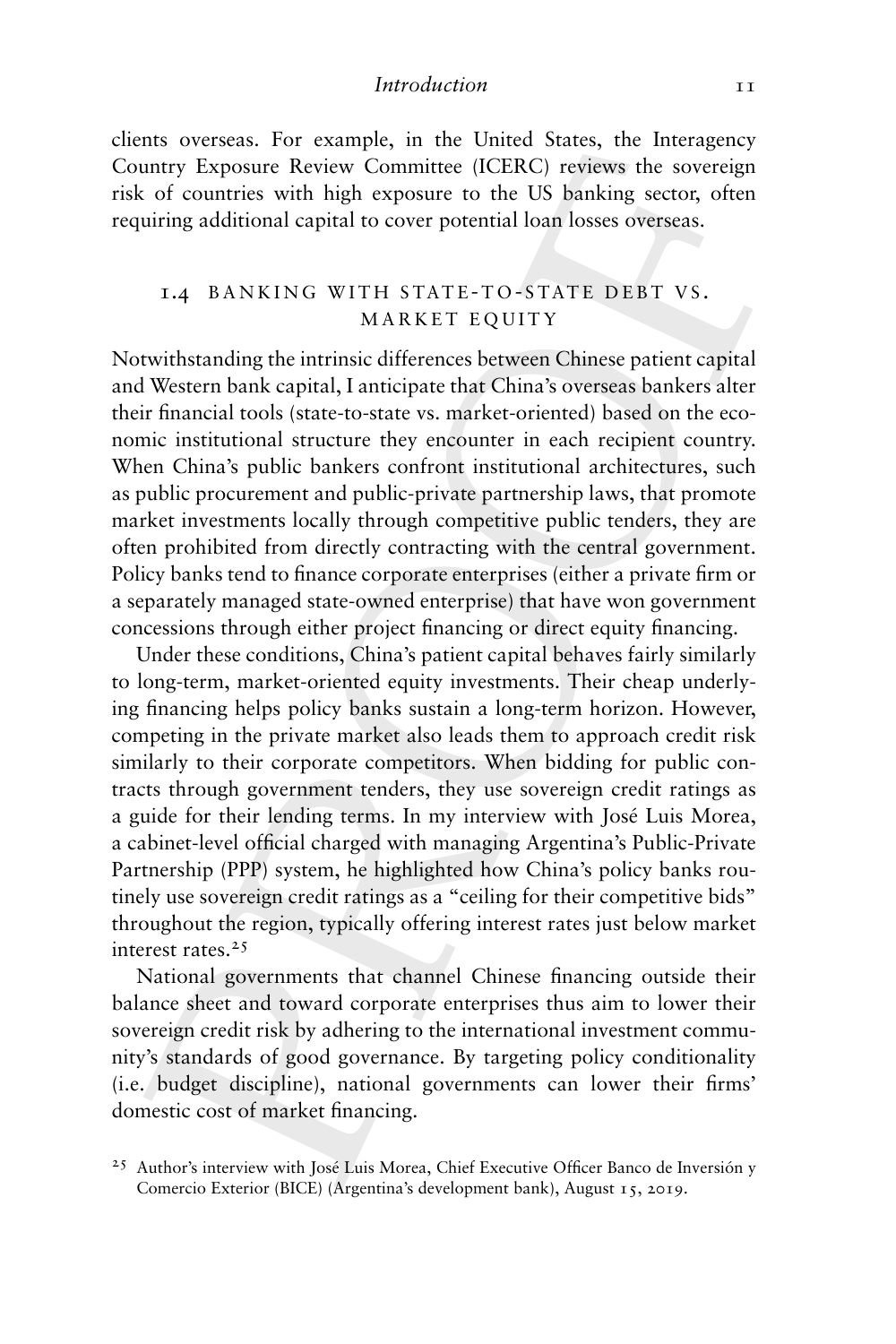By contrast, when policy banks confront more flexible investment laws locally that allow them to directly contract with central governments, they channel their lending into government coffers through joint-development funds. China's patient capital exhibits not only a long-term horizon but also more risk tolerance and a lack of policy conditionality.

Benefiting from their implicit regulatory subsidy, policy banks can offer below-market infrastructure financing to promote a greater presence for Chinese firms in developing markets that commercial banks would otherwise deem too risky. According to Argentine president Alberto Fernández, "it is very difficult to compete against the Chinese because they have enormous price differentials with very cheap public works."26

By investing in large-scale state-to-state infrastructure projects, China's policy banks practice what I call *market maximization* rather than profit maximization, $27$  using "development finance" to help their firms capture market share in strategically important yet burgeoning economic sectors. When I spoke with researchers from policy bank departments and government think tanks during my field research in China, they explained the strategic importance of underwriting stateowned firms to grow their global market presence, even if "in the beginning stages they will lose money" or "probably not get a return on their investment." For example, in my 2017 meeting with country risk officers from Sinosure, China's state-owned trade insurance company, they referred to this phenomenon as "lower profit money."

To encourage firms to go abroad – we offer them "lower profit money" – the lending rate is lower than they could find in the market. We encourage them to go into areas where the political risk is high, but in these countries, they have growing markets and much potential, so we help commercial or state firms go abroad and get high profit from these markets. Sometimes, especially with fundamental construction projects such as a port, we help them build this infrastructure first, and then help other companies go into the countries so that we can help build their markets and find a good future for these firms.<sup>28</sup>

At the same time, China's policy banks operate under an official doctrine of nonintervention in domestic affairs, as stipulated in the country's

<sup>&</sup>lt;sup>26</sup> Author's interview prior to his presidency, Buenos Aires, Argentina, August 21, 2014.

<sup>27</sup> See Chapter 1.6, 2.2.2, and 2.3.

<sup>28</sup> Author's interviews, Beijing, China, November 16, 2017.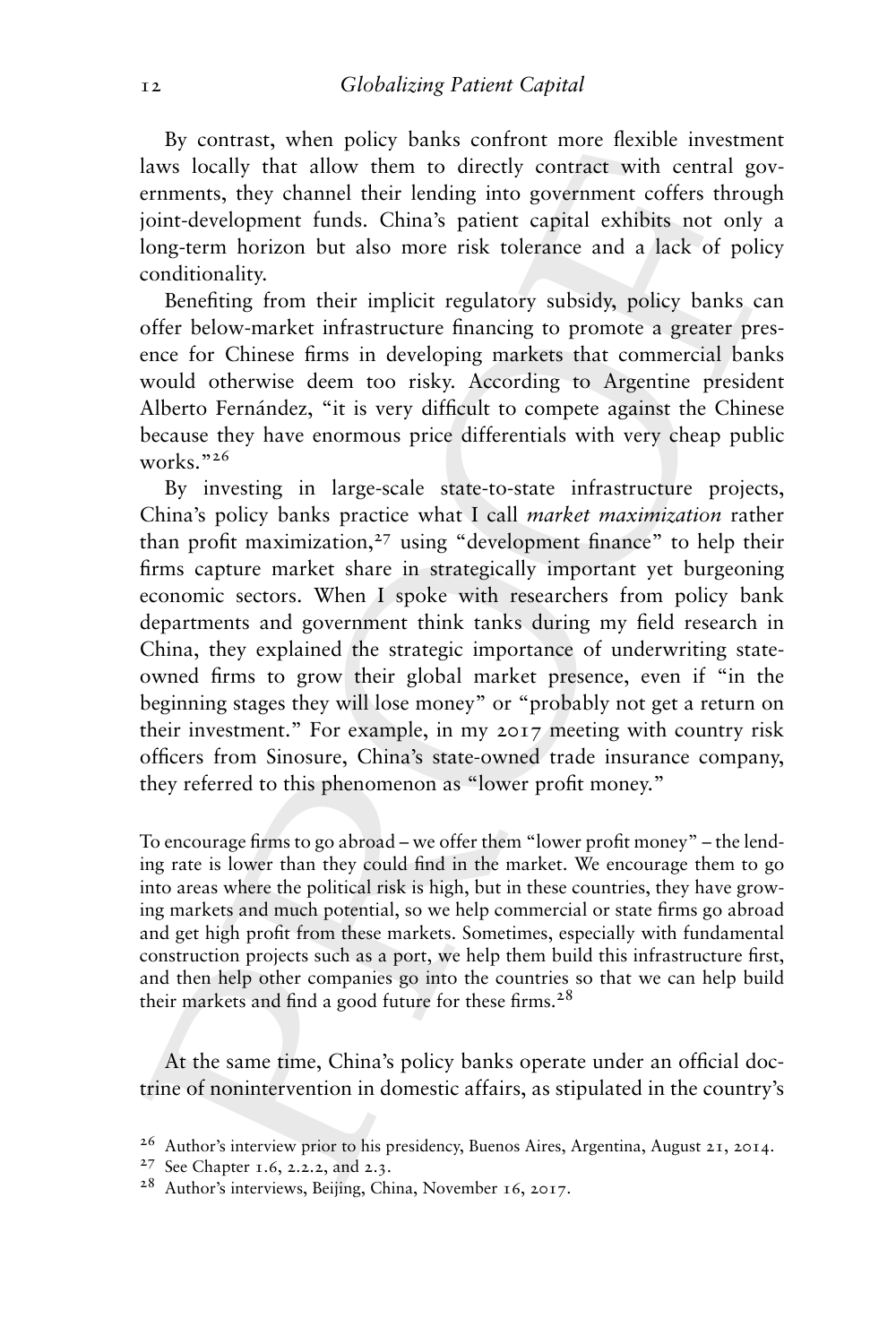Five Principles of Peaceful Coexistence.<sup>29</sup> Chinese bankers therefore do not impose the stringent policy conditionality that is typically required by Western multilateral institutions and often employed as a governance heuristic by market investors. Rather, they require what I refer to as *commercial conditionality* to both hedge financial risk and promote trade (see Chapter 1.6).

In the following pages, we examine how these two different channels (state-to-state debt vs. market-oriented equity) for China's global banking affect national-level economic policy decisions in recipient countries. China's patient capital, which is distinct from private financial capital, tends to endow national governments with greater policy discretion. However, when China's global financing is instead channeled directly to corporate enterprises, governments do not benefit from the loan directly, neither do they gain additional policy flexibility. Before analyzing these national governance implications, however, let us examine how China's patient capital alters the relationship between global investors and national governments.

## 1.5 PATIENT CAPITAL RELAXES THE TWENTIETH - CENTURY TR ILEMMA

In a world characterized by global capital mobility, the political economy scholarship has long anticipated that governments will face a trade-off between national macroeconomic policy autonomy and exchange rate stability, known as the Mundell-Fleming trilemma.<sup>30</sup> That said, a key assumption of this seminal literature is that capital is private and hence it would exit countries when faced with financial instability and currency depreciation that erodes profits. During hard economic times, capital's exit threat would compel governments to keep interest rates in line with global levels $3<sup>T</sup>$  and constrain fiscal expansion to entice inflation-wary bondholders to remain vested in the economy.

However, I contend that China's emergence as a global creditor has changed the basis of this trilemma by eliminating capital's exit threat, creating more financial stability, and allowing for greater

<sup>&</sup>lt;sup>29</sup> For further details, see China's Initiation of the Five Principles of Peaceful Coexistence, Ministry of Foreign Affairs, November 17, 2000.

<sup>30</sup> Frieden 1991; Helleiner 1996; Kahler 1998; McNamara 1998; Broz and Frieden 2001.

<sup>&</sup>lt;sup>31</sup> According to interest rate parity, higher interest rates are necessary to offset an expected currency depreciation.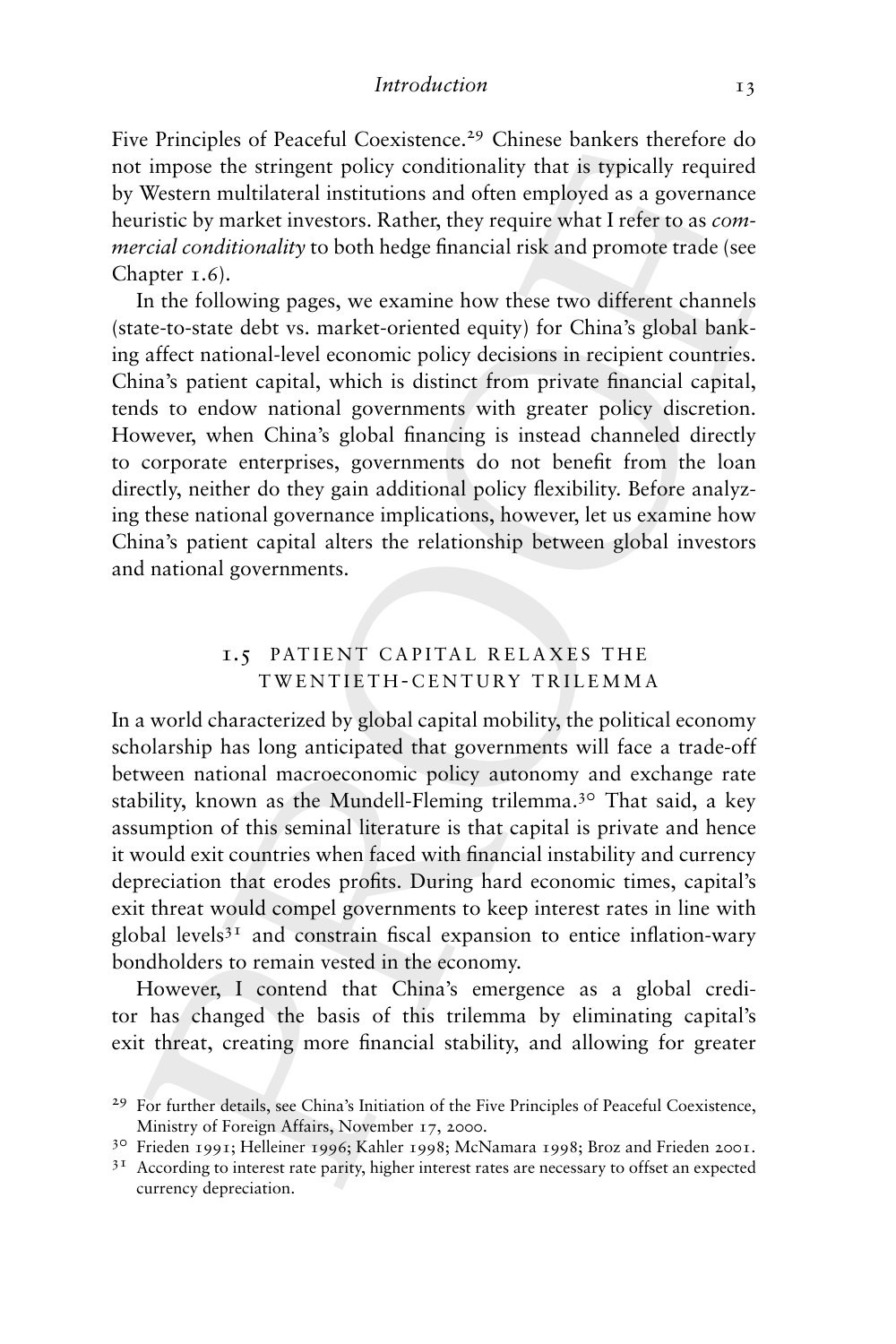policy maneuverability. China's overseas investments have mainly been characterized by state-backed capital given the country's capital controls on private investment. The Chinese government heavily restricts the ability of China's residents to invest in financial assets overseas, meaning there are minimal short-run financial connections between China and the rest of the world. China's contribution to the international financial architecture thus includes long-run development finance, banking, and FDI,32 but significantly less global bond financing.

Beyond its lack of short-term financing, I assert, China's mobile capital is a distinct type of long-term capital. It's a globalized form of China's domestic patient capital featuring a unique approach to managing credit risk compared to Western creditors. Whereas Chinese patient capital seeks to promote long-term commercial opportunities, many marketbased creditors prefer short-term policy assurances that boost near-term financial returns. Other Western financial institutions such as the World Bank and the Inter-American Development Bank may share a long-term project financing window. However, they tend to have considerably less scale than Chinese loans. In fact, Argentina's former subsecretary for international financial relations, Augustin Simone, suggests that in the realm of infrastructure, "these multilaterals have lost relevance because their capacity to lend is small."33 These creditors also place a big emphasis on policy conditionality, or debt sustainability metrics for evaluating a nation's macroeconomic environment (i.e. the budget framework and governance quality), which also makes this financing less attractive to some sovereign borrowers.

By delinking overseas lending from such short-term policy performance as budget discipline, China's patient capital features not only long-term maturity structures but also greater risk tolerance. Rather than exiting when governments miss short-term economic benchmarks, these investors often view cyclical downturns as an chance to gain cheap assets and exploit long-run business opportunities. China's Ministry of Commerce researchers confirmed this trend during our 2017 meetings, saying, "we have some patience for that risk."34 China's big-ticket bank capital will enter the market with the aim of catalyzing a flurry of smaller-scale foreign direct and equity investments in key sectors.

<sup>32</sup> Stallings and Kim 2017.

<sup>33</sup> Author's interview, Buenos Aires, Argentina, August 7, 2019.

<sup>34</sup> Author's interviews, Beijing, China, November 2017.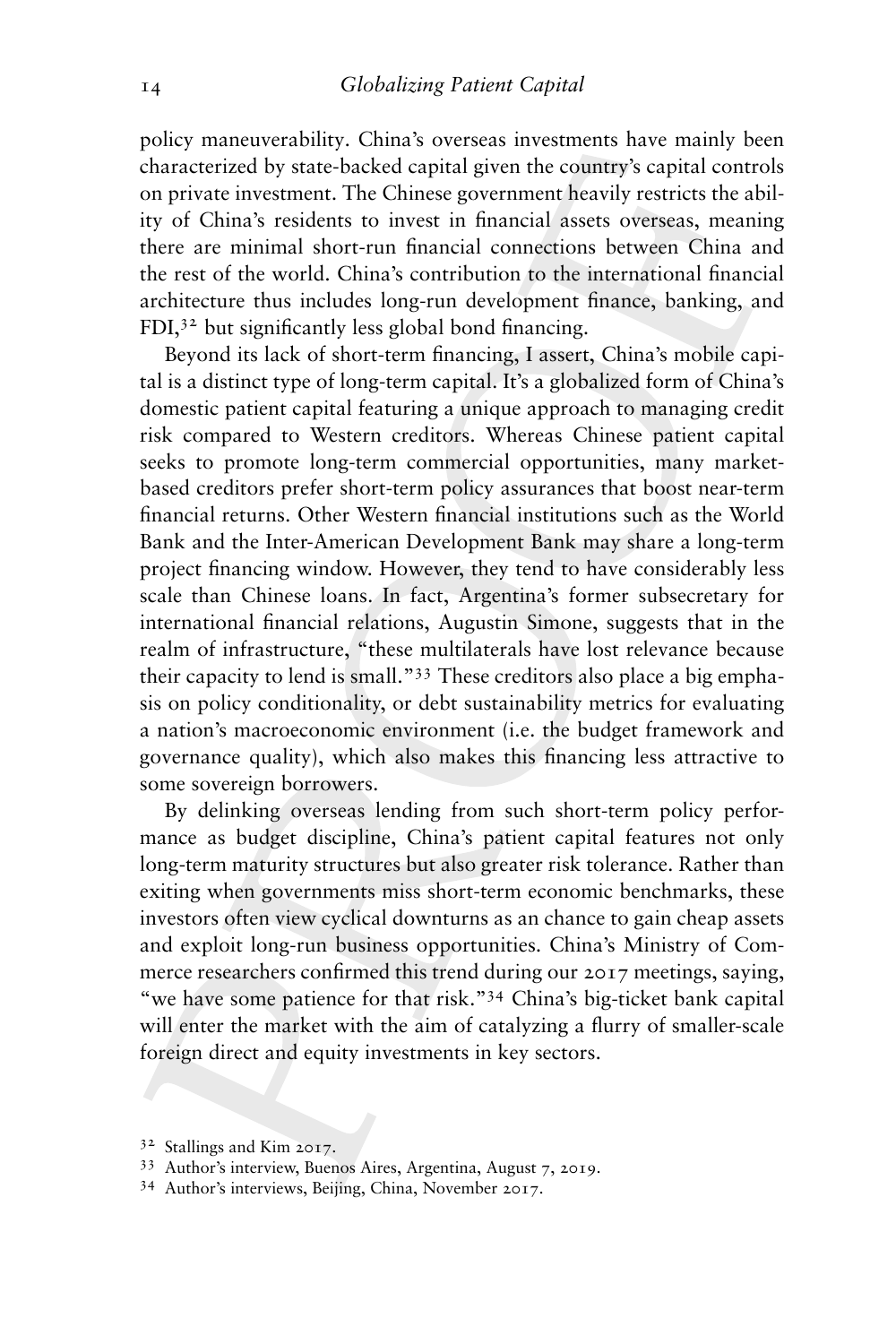#### *Introduction* 15

## **1.6 POLICY CONDITIONALITY VS. COMMERCIAL** CONDITIONALITY

This book argues that China's more patient form of capital allows developing country governments greater fiscal policy space to pursue their domestic agendas. By escaping the budget constraints traditionally imposed by global capital markets<sup>35</sup> and international financial institutions,<sup>36</sup> national governments have greater scope to pursue higher budget deficits. As China's patient capital accounts for a larger share of a nation's external debt outstanding, I expect governments to gain more fiscal policy discretion than when relying upon conditionality-linked market and multilateral funding sources.

Chinese bankers view such conditionality as political, instead operating according to administrative guidelines that emphasize long-term commercial success. During my field research interviews with Chinese policy bankers between 2017 and 2020, many bank executives suggested that traditional Western lending is too conservative because of its emphasis on disciplined economics. Although Chinese policy bankers also demand a return on their capital, they incorporate a longer payback period in their lending structure to encourage *market maximization*. In other words, they aim to grow China's total corporate earnings within important markets, rather than boosting the profitability of a single project or firm.<sup>37</sup>

This foreign economic strategy has its roots in China's domestic banking, and hence it has a different underlying governance structure than Western banking. During its miracle growth years, China redirected its massive household savings into a sustained expansion of local government debt to invest in heavy industry and infrastructure. The reward was lofty investment-led economic growth, but it came at the cost of bad loans, which may account for as much as one quarter of total loans today.<sup>38</sup>

Compared to Western corporate governance's tendency to immediately recognize such balance sheet losses, Chinese policymakers often employ "evergreening strategies." They inject new funds to help delinquent borrowers repay their debts with the aim of extending the horizon

<sup>35</sup> Mahon 1996; McNamara 1998; Mosley 2000, 2003; Wibbels 2006.

<sup>36</sup> Thacker 1999; Vreeland 2003; Nelson 2015.

<sup>37</sup> See Chapter 2 for further details.

<sup>38</sup> Ibid.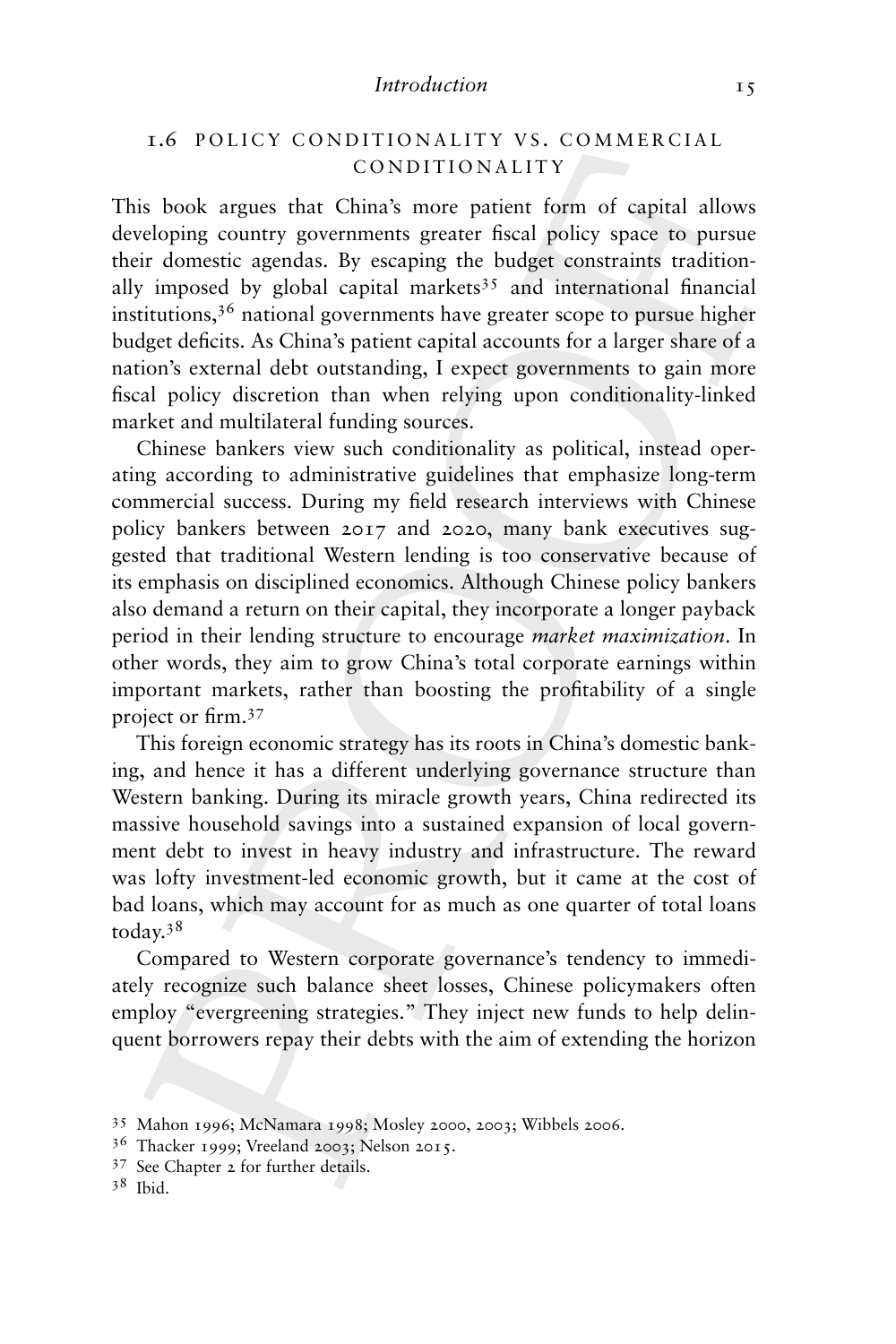on delayed infrastructure projects.<sup>39</sup> Given this long-term balance sheet horizon, Chinese policy bankers often possess a more benign view of nonperforming loans than Western bankers and policymakers. For example, during my field research interviews with Chinese policy bank executives, one senior economist quipped,

The private sector's risk management is very conservative; they are too cautious. To have a social impact, they should have a higher rate of nonperforming loans. Policy banks should be maximizing the losses they can sustain in order to maximize the social impact.40

Without the West's more stringent financial regulations or policy conditionality, how do Chinese policy banks mitigate their credit risk and ensure debt repayment? In structuring their loan contracts, China's policy banks employ what I call *commercial conditionality* as a mechanism for both risk management and trade promotion. They often aim to mitigate their credit risk by using one of two tools. Policy banks use natural resources for state guarantees, where the national government pledges land or commodities as collateral to cover debt repayments in the event of default. Or alternatively, these banks use loans-for-commodity deals that utilize the proceeds from separately contracted and pre-committed commodity sales to secure loan repayment.

While these financial vehicles are popularly understood as exchanging loans for commodities, they are a bit more complicated in their execution. They are based on two different transactions. Chinese policy banks lend developing country governments money, while Chinese importers simultaneously establish a daily purchasing agreement with state-owned commodity enterprises such as Petroleos de Venezuela, S.A. (PDVSA) in Venezuela. The state-owned oil or mining companies then use the cash they earn from their daily sales to Chinese importers to incrementally repay the loans over time until maturity. Their daily inflow of income from Chinese commodity purchases thus serves as collateral for policy bank loans to the national government.<sup>41</sup>

Policy banks also tie their overseas financing to a range of other commercial conditions, including local government purchases of Chinese machinery and materials and guaranteed contracting with Chinese

<sup>39</sup> See Chapters 2.3.1, 2.4.2, and 3.3 for further details.

<sup>40</sup> Author's interview with senior policy bank economist in China during the winter of 2019–20.

<sup>41</sup> Kaplan and Penfold 2019.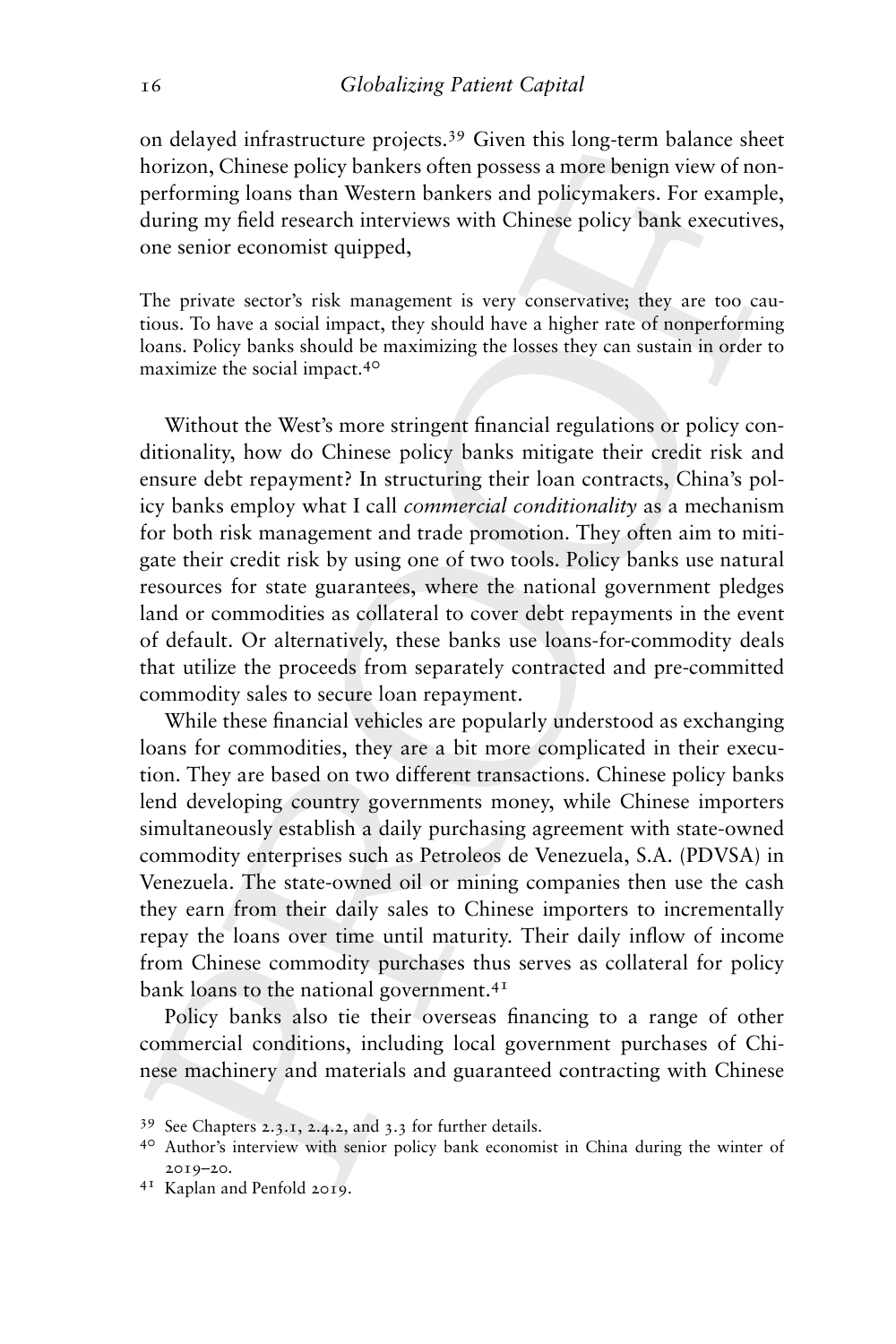firms, to gain a foothold in key global industries such as energy or telecommunications.42

In this book, I show that policy banks tend to use more commercial conditions when they are lending via the state than when they are lending via the market channel. When Chinese financing takes the form of stateto-state lending, the funds directly enter government coffers, enabling incumbent politicians to increase their spending on their political agendas. The lack of policy conditionality also allows governments more fiscal discretion but exposes creditors to high repayment risk. Chinese policy banks thus use commodity guarantees and loans-for-oil deals instead of policy conditionality to mitigate their credit risk.<sup>43</sup>

By contrast, when policy bank loans are booked to a corporate entity (either a private firm or a separately managed state-owned enterprise) through government concessions, the central government does not benefit from the loan directly, keeping its spending in check.<sup>44</sup> Given their reliance on private-sector financing, however, national governments instead target policy conditionality to improve their credit standing. They hope to lower national financing costs to attract project finance from both global investors and the local business community.

Under these conditions, policy banks operate more like long-term equity market investors as discussed earlier. In competing with the private sector, they adhere to the same market performance metrics emphasized in sovereign credit ratings and investment bank reports. Policy banks also tend to have fewer commercial conditions beyond those that promote Chinese trade (i.e. contracting with Chinese firms and suppliers). Chapter 4's empirical tests support these patterns, finding fewer commercial conditions when policy banks lend to corporate enterprises than when they lend directly to the state.<sup>45</sup>

In summary, sovereign governments that borrow from China face the following policy trade-off. China's patient capital often helps insulate national governments from a reliance on potentially destabilizing Western financing by granting them more fiscal policy discretion.<sup>46</sup> However, Chinese bilateral financing exposes its debtors to a different set of

<sup>42</sup> Kaplan 2016.

<sup>43</sup> See Chapter 3.6 for further details.

<sup>44</sup> According to the International Monetary Fund's (IMF's) *Government Statistics Manual*, state-owned enterprises are not included in public debt calculations when they are a market producer or a producer that sells its goods for economically significant prices.

<sup>45</sup> For further details, see Chapter 4.3.4.

<sup>46</sup> For further details, please see Chapters 2 and 3.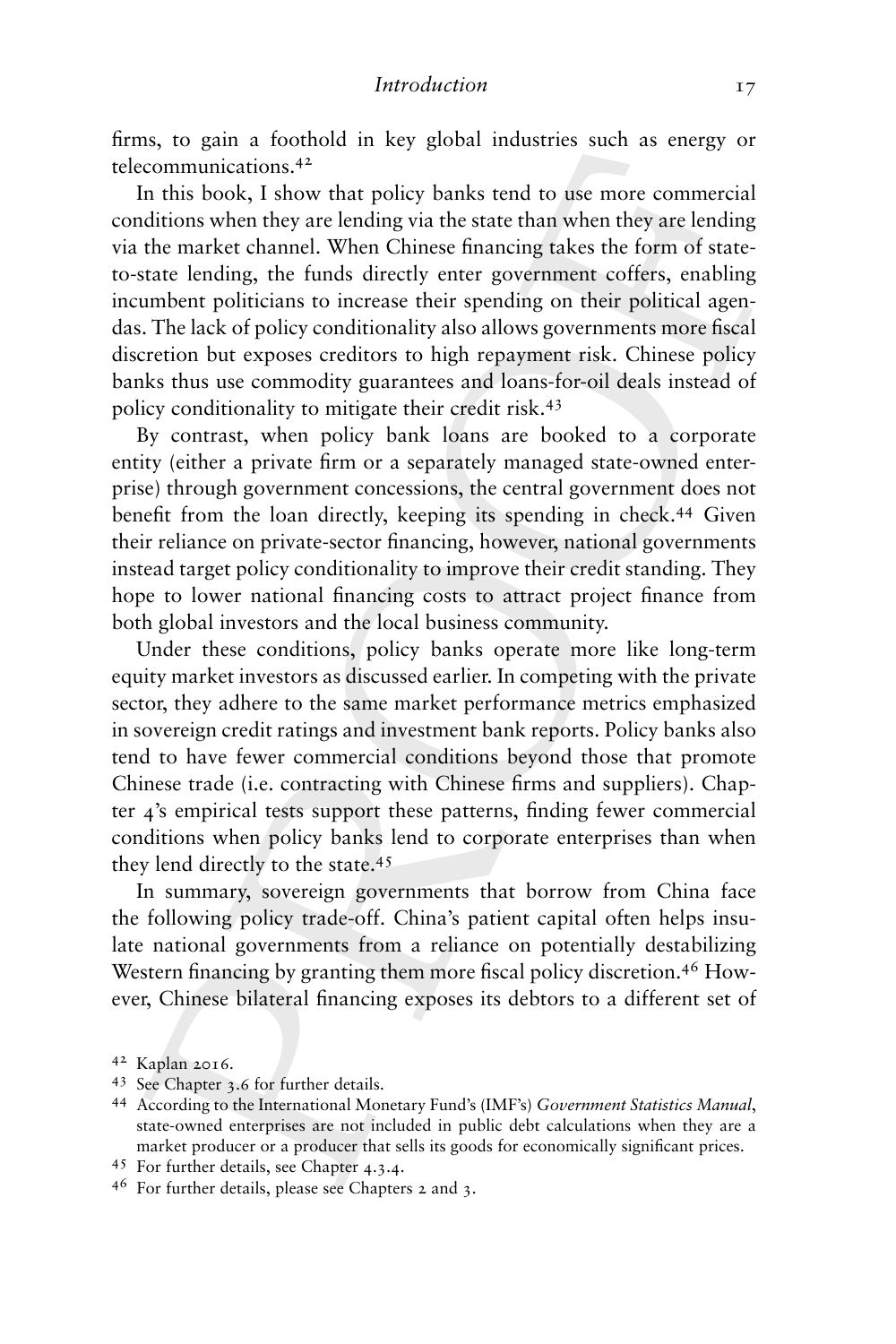risks, including extensive commercial conditions and a growing debt burden. For example, commodity guarantees, loans-for-commodity deals, and pledged imports of Chinese capital goods might reinforce natural resource dependency and slow industrial development in developing countries.<sup>47</sup>

A growing developing country debt burden has also received considerable attention in recent years. This book also explores the extent to which China has contributed to this long-standing problem. Benefiting from the state's support and regulatory forbearance, China's policy banks have extended competitive financing to national governments without any policy conditionality. However, such fiscal discretion may sow the seeds for future debt problems. In some cases, national governments have interpreted the lack of policy conditionality as a tacit acceptance of an expanding state, creating a moral hazard problem by encouraging boundless spending and eventual debt restructurings.<sup>48</sup>

For example, national governments in Ecuador and Venezuela accrued sizable debts from China-infused credit lines and by 2016, they had earmarked about one-eighth and one-fifth of their total annual oil production for debt repayment to China. According to Ecuador's former energy minister, Dr. Alberto Acosta, President Rafael Correa wrongly concluded that there was "no limit for indebtedness with China." Rather, Dr. Acosta declared in our 2015 interview, "there is no miracle source where you turn a key to create dollars; it's done once the majority of petroleum is sold to China."49 Faced with this mounting national debt, President Lenín Moreno, who succeeded Correa in 2017, both successfully solicited a \$4.2 billion International Monetary Fund (IMF) loan and renegotiated Ecuador's debt with China. Similarly, Venezuela also restructured its debt with China when it entered into a bilateral debt moratorium in 2016, but its recent \$5 billion IMF request was rebuffed due to the country's ongoing political crisis.<sup>50</sup>

<sup>47</sup> See Chapters 3.6, 3.7, and 7.

<sup>48</sup> Moral hazard is when an institution fails to bear the full consequences of its actions or change its behavior.

<sup>49</sup> Author's interview, Quito, Ecuador, November 16, 2015.

<sup>&</sup>lt;sup>50</sup> The IMF cited the lack of clear recognition of the Venezuelan government among its members. While the United States recognizes Juan Guaidó, the speaker of the opposition-controlled National Assembly, as interim president, President Nicolas Maduro has nonetheless consolidated power, most recently by holding new legislative elections in December 2020. Guaidó, along with the main opposition parties, boycotted these elections, however.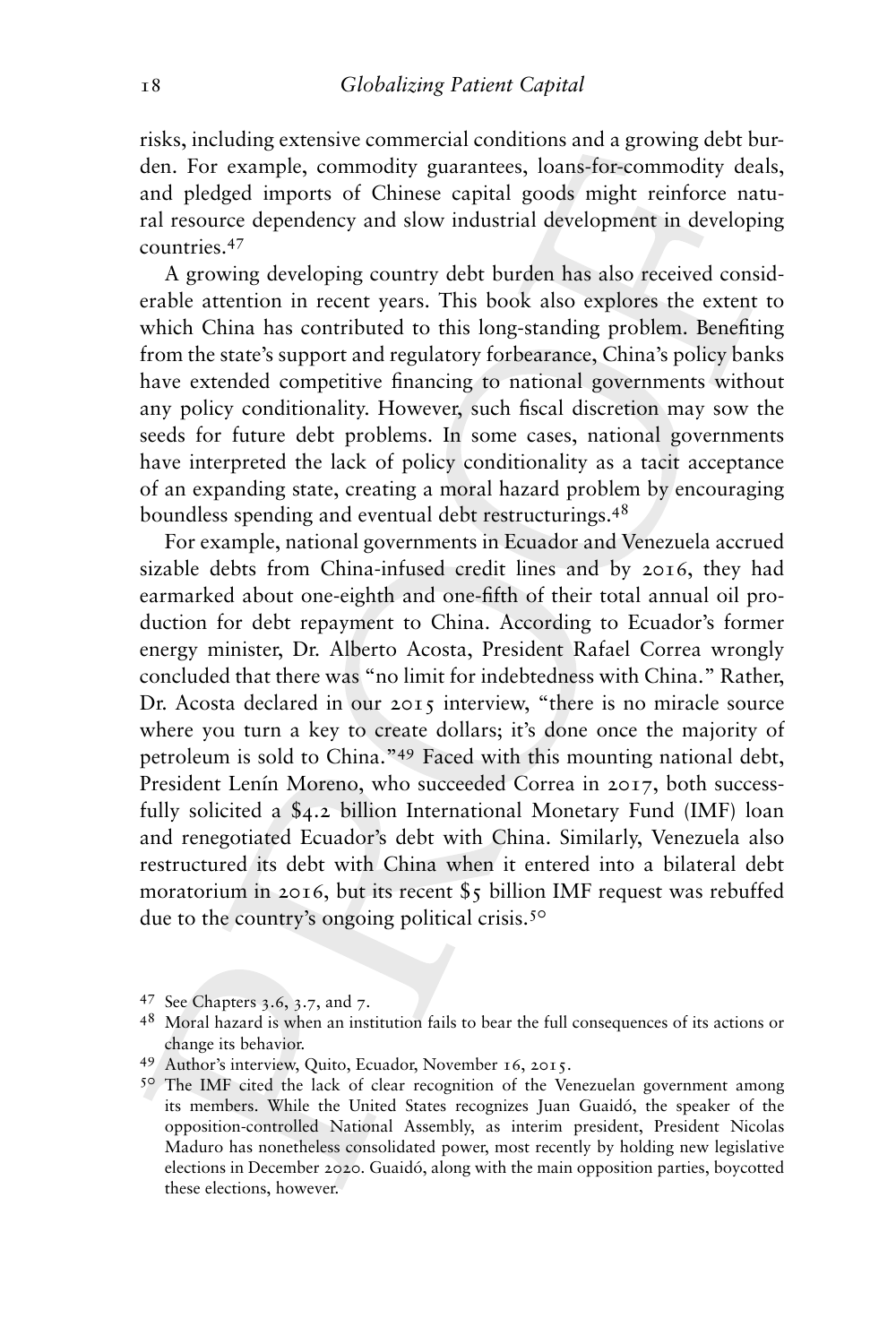#### *Introduction* 19

As China's policy banks move along their creditor learning curve, China's governance mixture of regulatory forbearance and nonintervention has managed to build strong financial cooperation throughout the developing world but also exposed China to growing indebtedness from Indonesia and Pakistan to Ecuador and Venezuela. Before returning to discuss this governance challenge, let us examine this book's exploration of China's relationship with Latin American sovereign borrowers, many of whom have turned to China to boost their state capacity.

#### 1.7 CHINA'S LATIN AMERICAN ROOTS

En route to becoming a regional economic power, China applied its "bamboo economics" to Latin America, planting its trade roots before flourishing into firm shoots of commercial, banking, and investment bonds. Following its 2001 WTO entry, China nurtured its Latin American landscaping through trade, emphasizing complementarities between the two regions. Under an export-led model of economic growth, China imported the region's abundance of raw materials, agricultural goods, and energy supplies in exchange for its cheap manufactured goods.

For Latin America, its rising interdependence with China was a mixed blessing. China's demand for Latin American exports certainly buttressed the region's commodity-led growth cycle. However, its flood of cheap capital goods into regional markets left many of Latin America's industrial sectors struggling to get out from the weeds, raising concerns about the challenges of Chinese interdependence.

By 2009, China's regional commercial presence was striking, growing more than six fold in the decade since China had joined the WTO. Responsible for one-tenth of Latin America's global trade, China used its policy banks to expand both its regional trade and its investment ties. These cross-border banking flows, which had reached \$67 billion outstanding and accounted for one-tenth of the region's external debt by  $2017,51$  aimed to spur growth and development and, ultimately, demand for Chinese goods and services.

China's deep financial regional integration, which includes five of the top ten largest global borrowers from the CBD and the Ex-Im Bank of China,<sup>52</sup> makes Latin America an ideal region in which to observe how

<sup>51</sup> See Chapter 2.3.

<sup>52</sup> The top five Latin American borrowers to China are Argentina, Bolivia, Brazil, Ecuador, and Venezuela.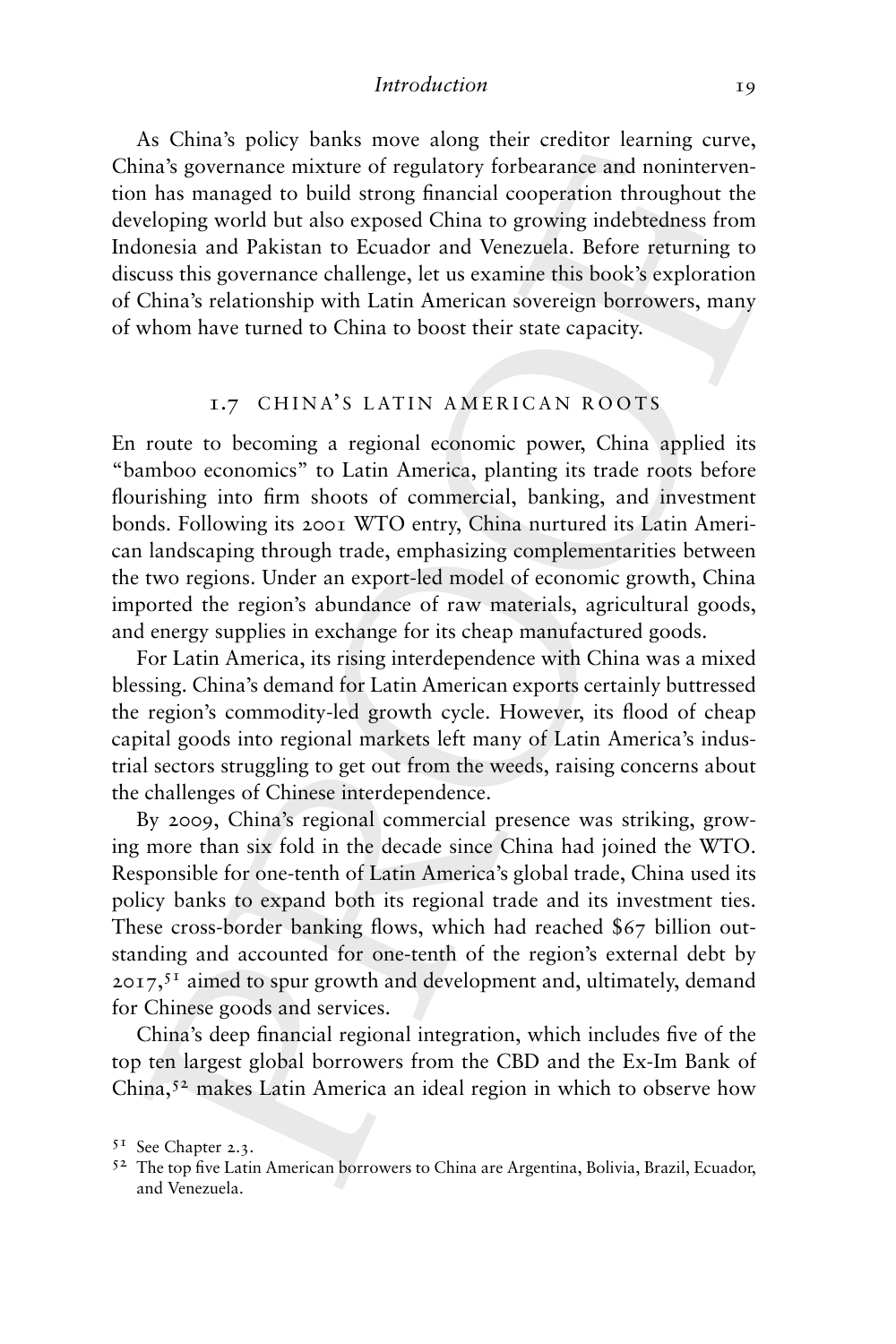

these policy banks behave outside of Asia. For example, these five largest Latin American borrowers from China have amassed outstanding loans tallying almost 7 percent of their GDP and one-fifth of their external debt. While these two major policy banks have slowed their new lending to Latin American governments recently,<sup>53</sup> their hefty outstanding loan commitments in terms of both GDP and external debt (see Figure 1.1) retain a considerable influence on national policymaking.54

## **1.7.1 Latin America's Quixotic Quest for State Capacity**

At the beginning of the twentieth century, five Latin American nations were among the top thirty wealthiest countries on the globe.55 Rich in commodities and natural resources, these countries had many global suitors that helped endow them with considerable state capacity. These countries surfed one of globalization's early commodity waves until an

<sup>53</sup> Between 2018 and 2019, there have been seven new sovereign loans to Latin America amounting to \$3.2 billion (Gallagher and Myers 2020; China-Latin American Finance Database).

<sup>54</sup> Given its importance to this study, Figure 1.1 is also featured in the beginning of Chapter 4 as Figure 4.1.

<sup>55</sup> In 1913, Argentina, Brazil, Chile, Mexico, and Venezuela had per capita incomes ranging from \$1,899 to \$6,670, which was not too far behind top bread winner Australia with a per capita income of \$9,369 (The Maddison Project).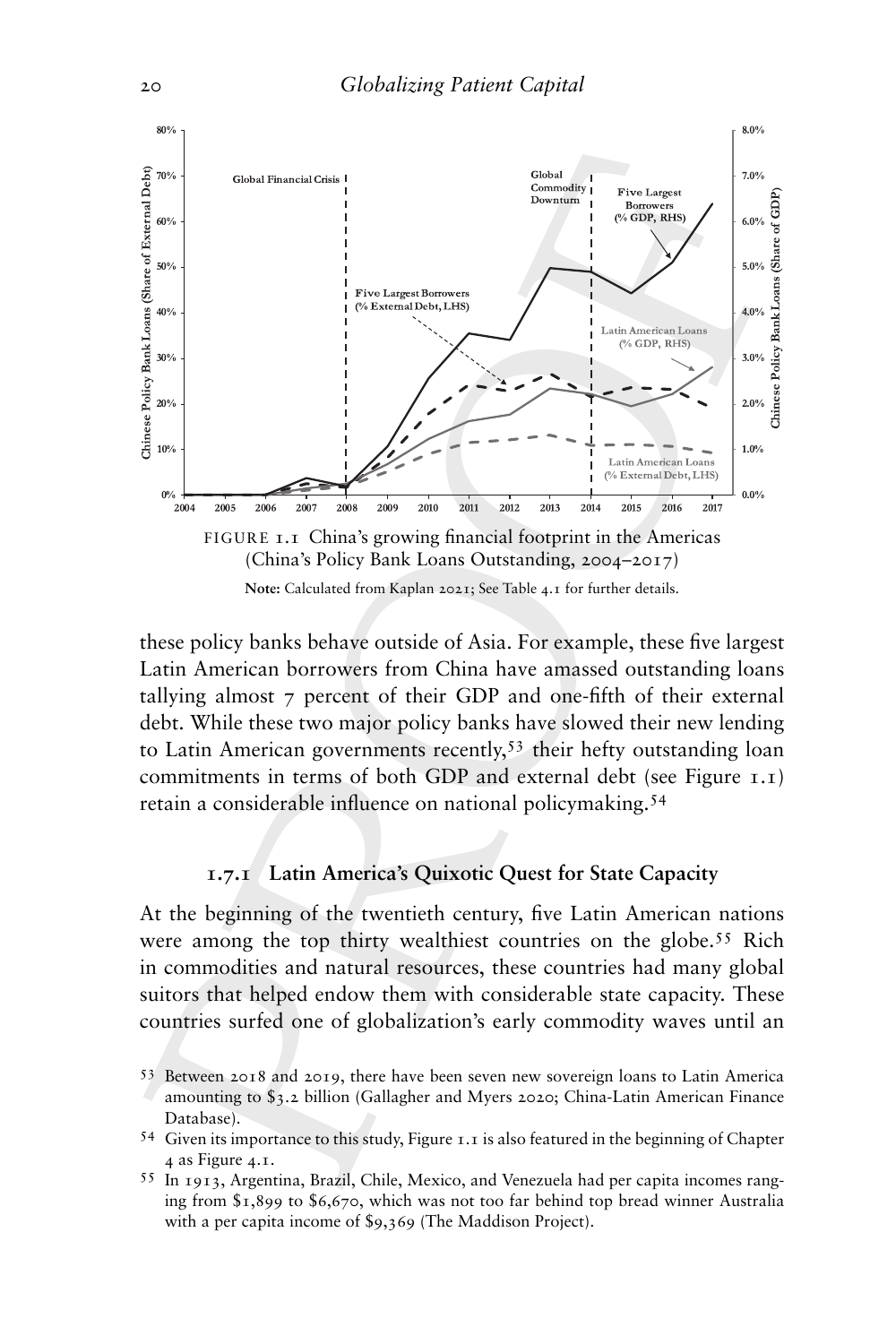economic swell upended commodity demand in the 1920s. Compared to the growing income and productivity gains of industrialized nations, Latin American incomes were squeezed by plummeting commodity proceeds and low productivity.

Against the mid-century backdrop of growing global inequality, Latin American nations began their quest to regain their state capacity. Regional development thinkers pondered how to close the income gap, with Raul Prebisch and his economist colleagues at the UN Commission for Latin America (ECLA) arguing for industrialization. Without an industrial base, they feared, commodity dependence would sow the seeds for a growing development chasm between Latin America and its northern trade partners from Europe and the United States. Promoting national industrialization, however, would require a greater role for the state in the economy, including financing large-scale investments and providing tariff protection to budding domestic industries.<sup>56</sup>

These import-substitution industrialization (ISI) policies also coincided with a broader global ideological trend that sought to bring the state back into economics. In the 1950s, Alexander Gerschenkron, a Federal Reserve Board economist and Harvard professor, wrote an influential essay entitled "Economic Backwardness in Historical Perspective." The essay identified common structural factors constraining development, including insufficient domestic savings, inefficient private investment, and over reliance on volatile foreign capital. Gerschenkron's solution was to employ high domestic savings to fuel investment-driven development, a prescription that was the precursor to the East Asian development model.<sup>57</sup>

At the same time in the United States, Keynesian economics, which also allowed for greater government intervention in the economy, became increasingly en vogue among policymakers in the wake of the Great Depression. When President Roosevelt entered office in 1933, his administration launched the New Deal, a series of government programs designed to mitigate the Great Depression's humanitarian crisis.

To implement this initiative, the New Deal's architects had to challenge the prevailing laissez-faire economic orthodoxy of the time by accepting a greater role for government in the economy.<sup>58</sup> They launched large-scale public works projects to ameliorate economic dislocations

<sup>56</sup> See Stallings 2020 for an extensive discussion of ISI's roots.

<sup>57</sup> Pettis 2013.

<sup>58</sup> Helleiner 2014, introduction.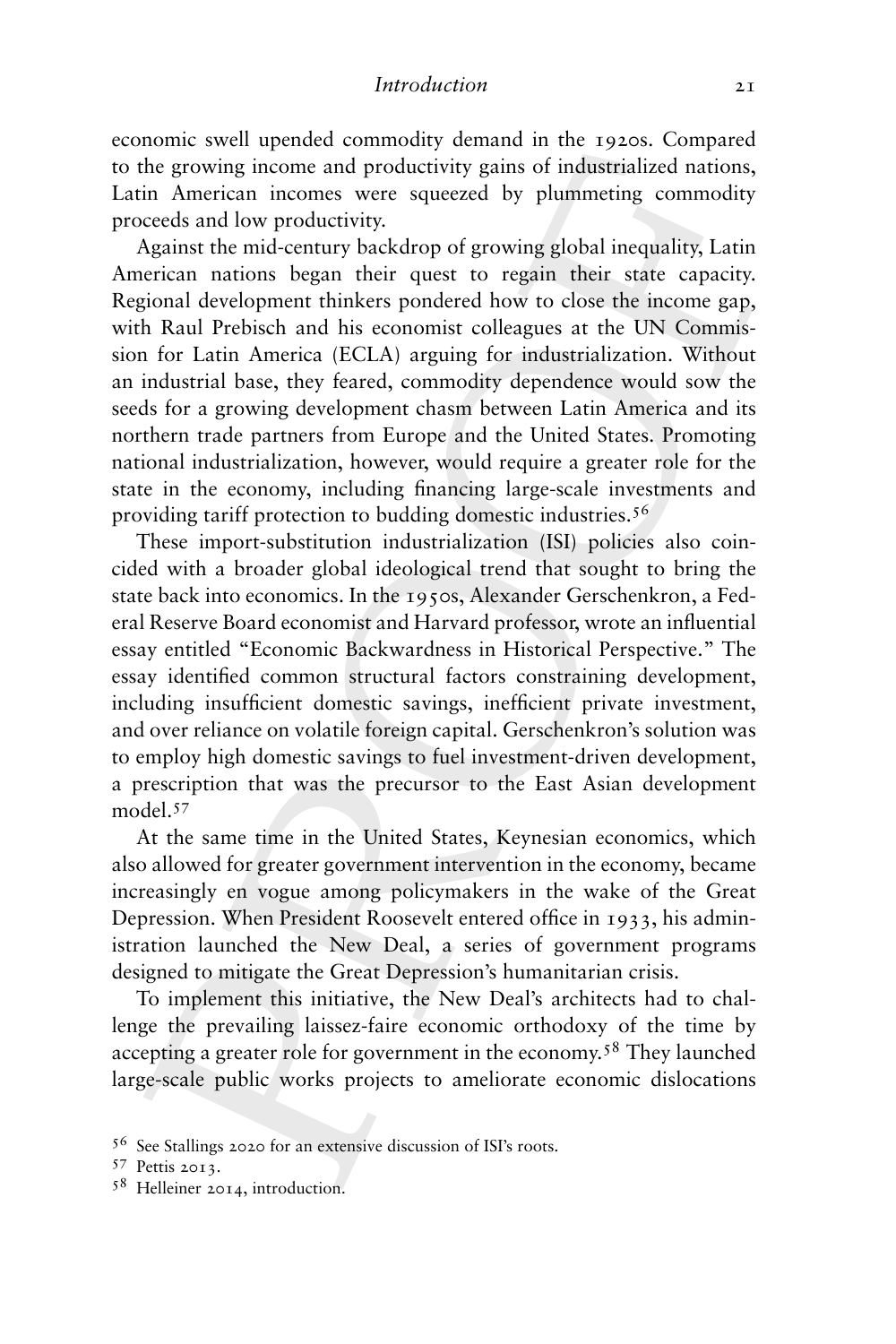and provide social insurance and employment for the growing ranks of impoverished citizens. For example, the Roosevelt administration founded the Tennessee Valley Authority (TVA) to provide power generation and economic development to the Tennessee Valley, a region ravaged by the Great Depression.

More generally, during periods of economic and financial distress, Keynesian economists advocated for countercyclical fiscal stimulus to boost growth and employment, notwithstanding a possible long-run inflationary cost. For example, Keynesians credited World War II's deficit spending for bringing full employment back to the US economy.

New Dealers took these domestic views about the utility of government to the international stage, where they advocated for development policies during the foundation of the Bretton Woods economic system.<sup>59</sup> In light of the Depression's ripple effect throughout the globe, they supported state-led development endeavors in Latin America. Drawing a parallel between the finance-driven dislocations in the United States and the situation in Latin America, they cast blame on New York's financial elite for manufacturing the global crisis.<sup>60</sup> This solidarity was exhibited in a 1940s congressional debate on the merits of US lending to Latin America when a participant declared, "these are commodity countries. Many of them are in the kind of trouble Kansas would have been in if it were an independent nation and dependent wholly on its wheat crop."<sup>61</sup>

Inspired by such thinking, the Roosevelt administration crafted the Good Neighbor policy, promising noninterference and trade reciprocity throughout the region. Building on the rising popularity of the New Deal's commitment to public works, US policymakers also built a new Latin American financial partnership that featured a greater role for the public sector through bilateral loans, instead of the 1920s emphasis on private bond markets.

Roosevelt's economic team employed a combination of long-term loans for international development projects and short-term loans for commodity market stabilization to create new demand for Latin American export markets. In Brazil, for instance, the United States offered both bilateral loans and technical assistance to help the state-owned steel

<sup>59</sup> See ibid., chapter 1, for more details about Bretton Wood's development foundations.

<sup>60</sup> Ibid.

 $61$  Quoted in ibid., 34.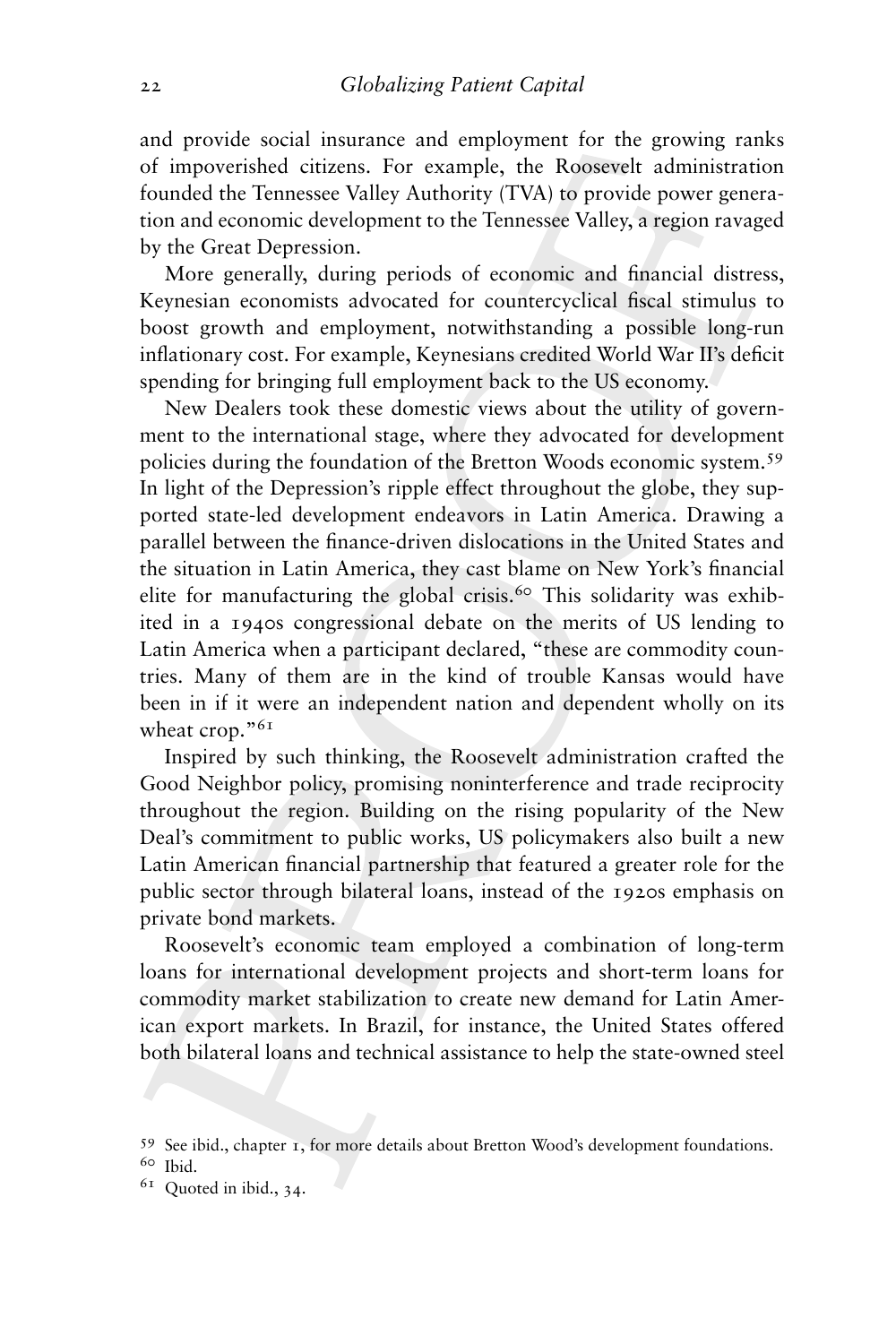company, Companhia Siderúrgica Nacional, build the Volta Redonda steel plant in the state of Rio de Janeiro. $62$ 

Roosevelt's building of Latin American state capacity, and in turn the region's early foundations of ISI, was not simply diplomatic, however. "Tied aid" was a core feature of Roosevelt's flagship Latin American initiative, meaning that bilateral lending was linked to the purchases of US goods and services. Supporting the region's state-led development efforts thus also meant creating commercial opportunities for US industry. To foster industrialization, Latin American economies required machinery and capital good imports, creating new export markets for the United States that were vital to its economic recovery.<sup>63</sup>

By the end of World War II, however, the United States began to temper its Latin American economic engagement. While countering Germany's hemispheric influence had been a primary regional motivation in the prelude to World War II, the United States turned its attention to European reconstruction, particularly after the Cold War's outbreak in 1947. Bilateral capital and technical assistance from the United States now flowed to Western Europe, leaving mostly private-sector capital destined for Latin America.<sup>64</sup>

During the 1950s and 1960s, many Latin American countries intensified their push for industrialization. The increasing sophistication of their industrial structure necessitated an influx of technology, marketing, and management skills, which prompted Latin America's biggest manufacturers<sup>65</sup> to court US multinational corporations.<sup>66</sup> Benefiting from new capital and technology, large Latin American countries (e.g. Brazil and Mexico) cultivated a highly developed manufacturing sector with a "triple alliance" between the state, multinational corporations, and national economic elites.<sup>67</sup> However, such dependent development was not sufficient to benefit the majority of the population, with income inequality expanding during much of the ISI period.<sup>68</sup>

During the 1970s and 1980s, Latin American states either turned to the printing press or borrowed from commercial banks to expand

<sup>64</sup> Bulmer-Thomas 2014, 276.

<sup>66</sup> Bulmer-Thomas 2014, 298.

<sup>68</sup> Stallings 2020.

<sup>62</sup> Ibid.

 $63$  Ibid.,  $31-35$ .

<sup>65</sup> By the 1950s, industry had become the leading sector in Argentina, Brazil, Chile, Colombia, Mexico, and Uruguay.

<sup>67</sup> Evans 1979.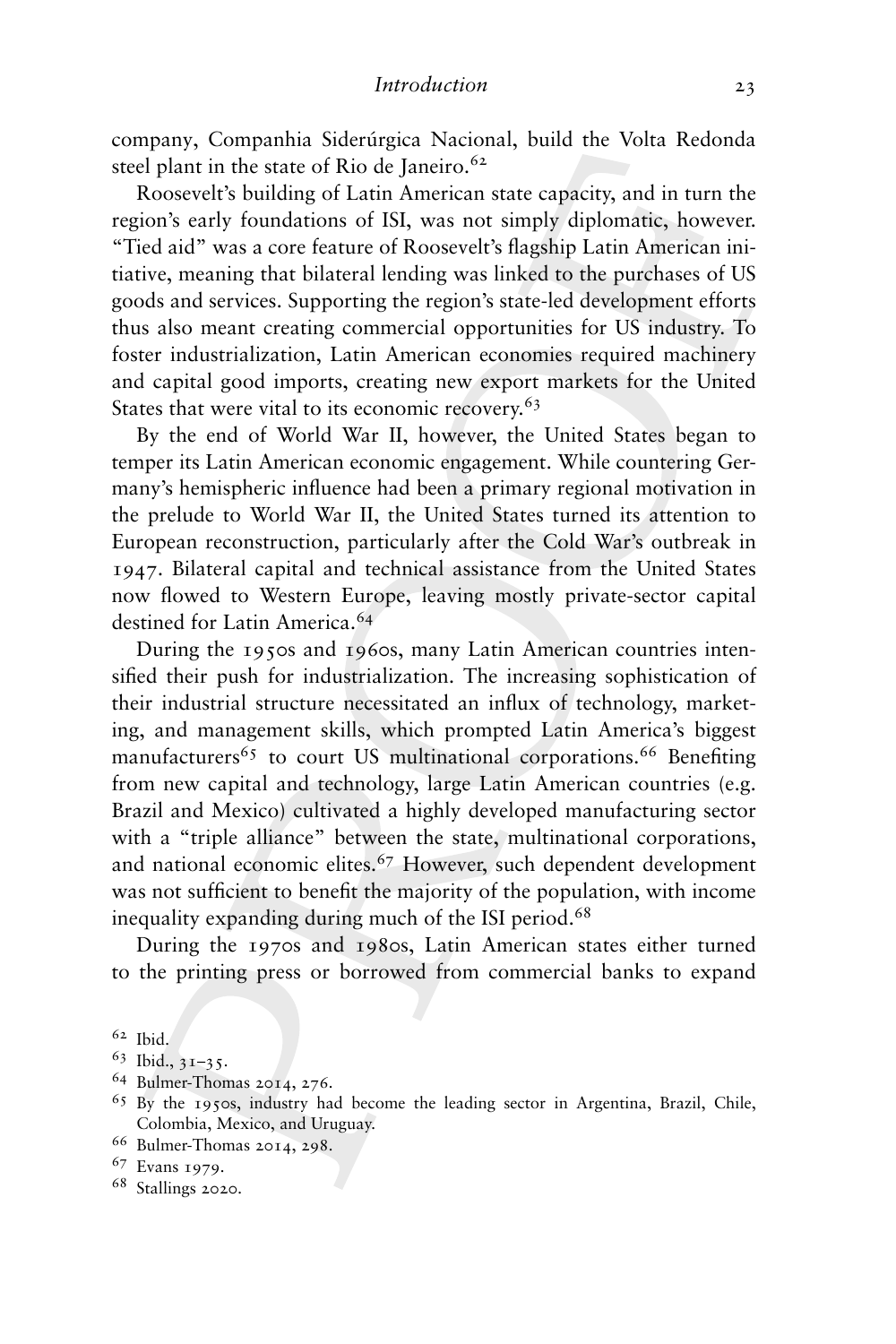their state capacity, which eventually led to the dual problems of hyperinflation and debt defaults during Latin America's "Lost Decade." These crises ushered in an era of market-led governance in Latin America characterized by the three pillars of the Washington Consensus: macroeconomic stabilization, domestic privatization, and trade and capital flow liberalization.

By the mid-1990s, these macroeconomic measures helped stabilize Latin American economies. However, without sufficient tax revenues or developed domestic bond markets, the region's governments increasingly turned to global capital markets to support their spending. Latin America's growing reliance on global capital markets,<sup>69</sup> relative to private banking or multilateral resources, made its governments susceptible to fiscal austerity pressures from sudden capital outflows.<sup>70</sup> To avoid cutting social spending, many national governments slashed infrastructure budgets to boost their public savings so that they could assuage bond investors' concerns about their debt repayment.

The 2000s commodity boom helped overcome these state capacity issues in many Latin American nations by lining government coffers with windfall revenues. Nonetheless, the region was once again dealing with severe capital exit after the 2008 global financial crisis. Improved macroeconomic governance and public savings helped the region navigate the crisis initially, but Chinese policy banks also emerged as a key new financing source.

In light of China's more agnostic view about fiscal expansion, Latin American governments hoped to take advantage of the country's lack of policy conditionality. Without perceived spending limitations, some Latin American leaders sought to alleviate their infrastructure deficits and their long-standing difficulties in sustaining state capacity.<sup>71</sup> However, China's use of commercial conditionality rather than policy conditionality risked exacerbating the region's chronic problems of debt and dependency.<sup>72</sup>

In recent years, China's regional financial commitments have increasingly fallen under the broad foreign policy banner of the Belt and Road

<sup>69</sup> In the wake of the 1980s debt crisis, Latin American bond issuance grew from US\$0.6 billion in 1989 to US\$37 billion by 1996, accounting for more than two-thirds of Latin America's total external public debt (Kaplan 2013).

<sup>70</sup> Ibid.

<sup>71</sup> Latin America's public investment in infrastructure was a mere 0.8 percent of GDP during the late 1990s and early 2000s, compared to 3 percent in the 1980s (World Bank 2007).

 $7<sup>2</sup>$  See Chapters 3 and 7 for a longer theoretical discussion of these trade-offs.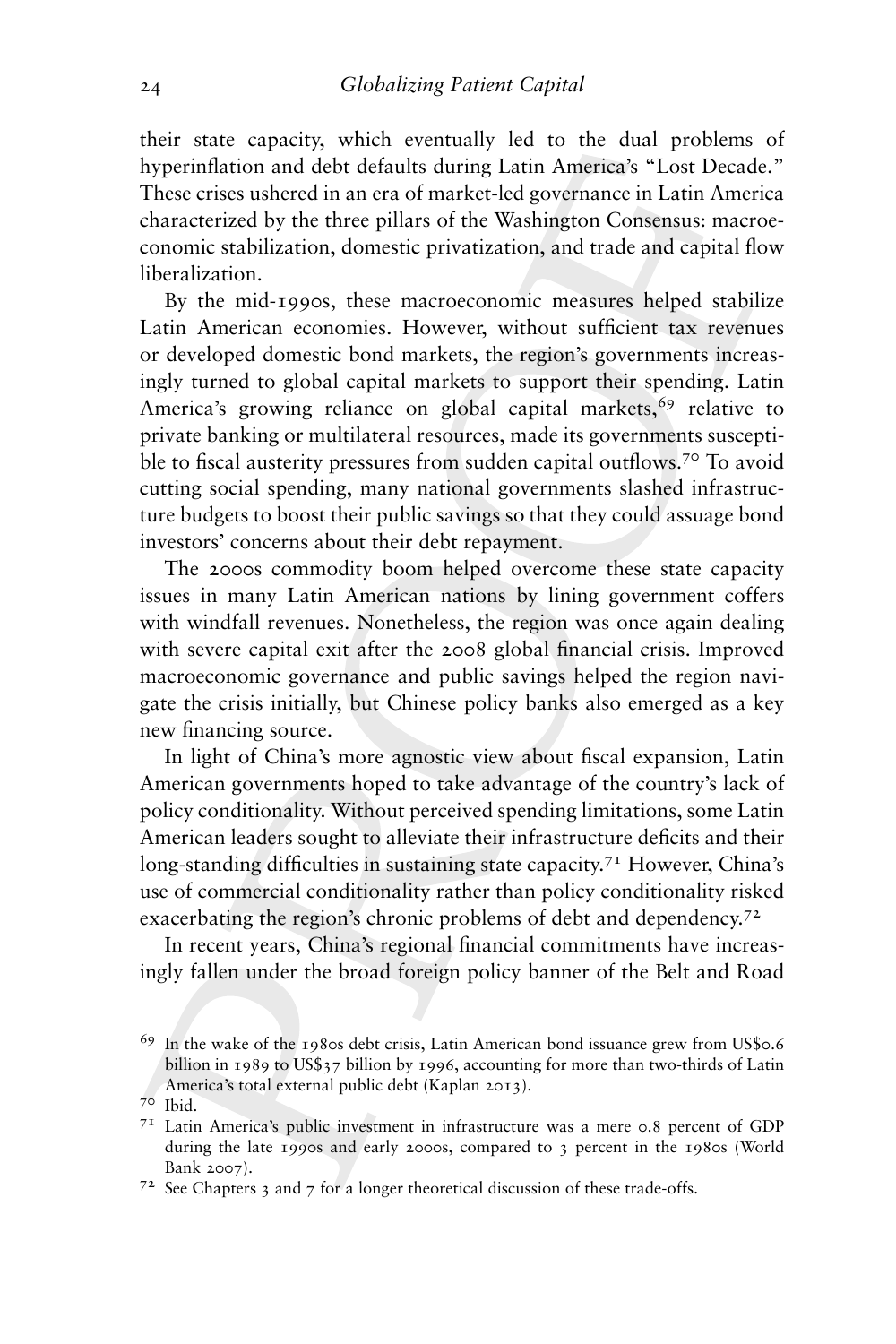Initiative (BRI), a program designed to invest between \$500 billion and \$1 trillion (or 3 to 7 percent of China's 2018 GDP) in long-run infrastructure financing across more than sixty neighboring Asian, European, and African countries. China considers Latin America a "natural extension" of the BRI initiative, with eighteen Latin American and Caribbean countries signing formal BRI agreements since Panama inked its deal in November 2017.<sup>73</sup> Chinese foreign minister Wang Yi claims Latin America has already become the second largest destination for Chinese overseas investment outside of Asia,74 though it has been slowing in recent years.75

Many parallels have emerged between these new economic linkages and their historic roots during the dawn of globalization. When unveiling the BRI initiative in 2013, President Xi invoked the legacy of the Han Dynasty's Silk Road, a trade route linking China to Central Asia, Persia, and Rome. More recently during a 2017 speech, Xi also referenced China's sixteenth-century maritime voyages to Western seas, deeming these early pioneers "friendly emissaries leading camel caravans and sailing treasure-loaded ships."<sup>76</sup> These Western sea voyages included the maritime expeditions of the aforementioned Manila Galleon fleet, which connected East Asia and Latin America more than 400 years before China joined the WTO.

The nature of this trade was quite similar not only across time and space but also in its surrounding controversies. Chinese manufacturers crafted silk and porcelain goods for the American market, such as drinking gourds known as jícaras, in exchange for New World commodities like maize, sweet potatoes, and peanuts. However, one commodity was more important than all others: silver. China had a limited silver supply yet an unsaturated demand for the commodity because its money was standardized to silver. In a pattern eerily familiar to us today, the West consumed Chinese factory goods in exchange for "minted money."77

Trade thus created a development opportunity, supporting local industry by providing silk for New World weavers, but it also created

<sup>73</sup> Formal participation is not a requirement for participation in BRI, with countries such as Argentina, Brazil, Colombia, and Mexico nonetheless receiving Chinese investment and financing flows.

<sup>74</sup> This claim is corroborated in Chapter 2.3 and Figure 2.6.

<sup>75</sup> Gallagher and Myers 2020; China-Latin American Finance Database.

<sup>76</sup> "Full Text of President Xi's Speech at Opening of Belt and Road Forum." *Xinhuanet*, May 14, 2017.

<sup>77</sup> Gordon and Morales 2017.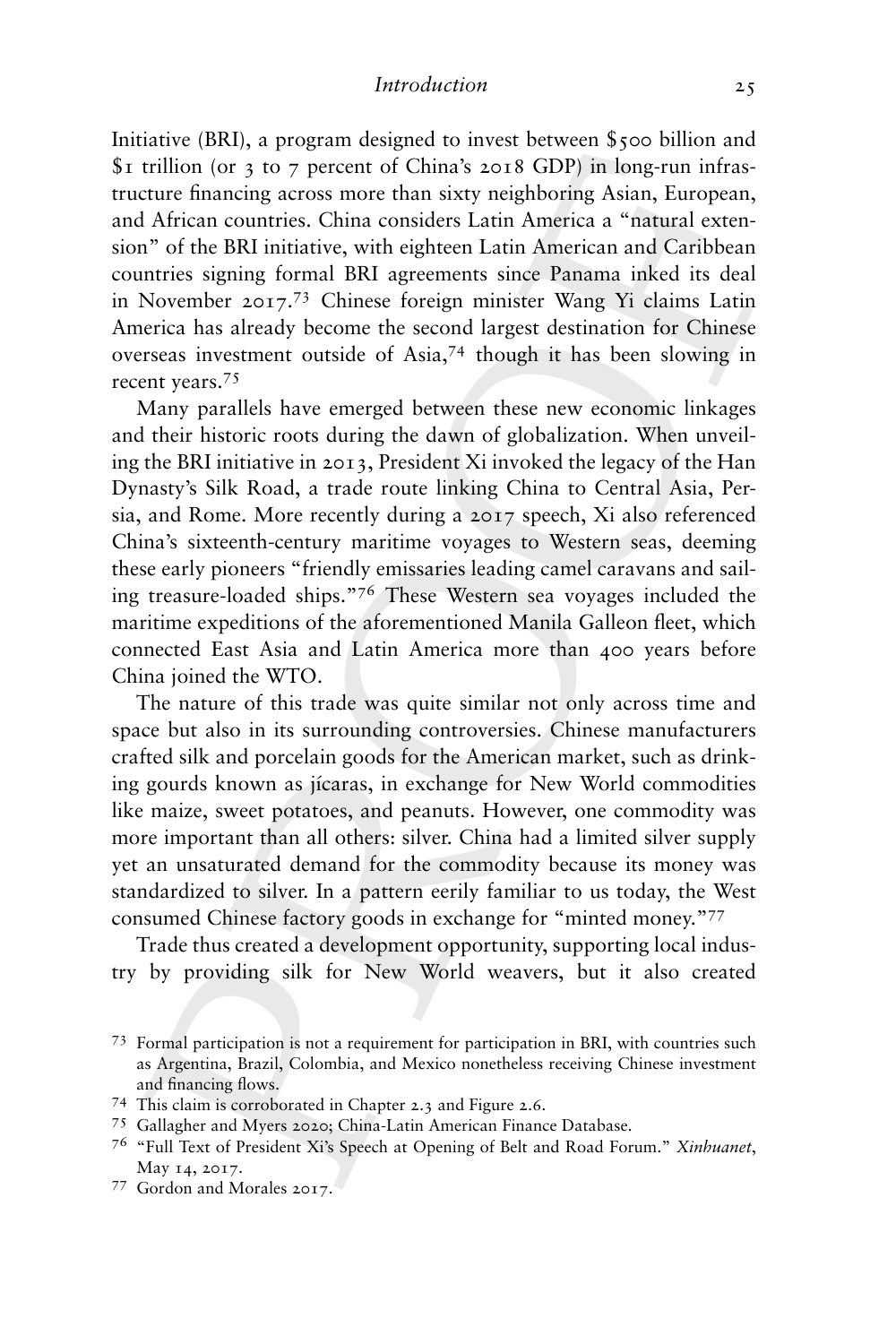a growing chorus of concerns about Western overconsumption and Chinese import competition. Even seventeenth-century Spanish barbers lobbied for protection from unfair competition from a mushrooming population of Chinese barbers.78 In a period predating laissez-faire capitalism, liberal political systems, and Western-backed multilateral institutions,79 global trade and finance proliferated from East to West, but so did early concerns about dependency.

## 1.8 PLAN OF THIS BOOK

Scholars and practitioners continue to debate the economic merits of Chinese trade and financial flows and the extent to which they represent a development opportunity for Latin America. In the following chapters, I examine China's economic expansion into the Western Hemisphere from both the creditor and debtor perspectives while making several contributions. First, this study brings new and original data to bear on the classic question of states' room to maneuver under financial globalization, <sup>80</sup> a question increasingly pertinent given the rise of state-led finance over the past two decades. Second, employing a mixed method approach, this book sheds light on the behavior of state-led financing, particularly how its commercial conditionality rather than policy conditionality affects national-level governance decisions. Finally, this volume makes several important theoretical contributions by disaggregating the structure of global finance. The globalization scholarship suggests that local state capacity and institutional development can mitigate "race to the bottom" pressures,81 but this study finds that the type of international investment (state vs. market) can also influence the extent of policy discretion.

This investigation also has significant implications for international political economy scholars examining the growing economic influence of rising powers, including the global emergence of national development banks,  $82$  China's challenge to the US in the world economy,  $83$ 

<sup>78</sup> Ibid.

<sup>79</sup> Ibid.

<sup>80</sup> Mosley 2000, 2003; Wibbels 2006; Kaplan 2013; Brooks, Cunha, and Mosley 2015.

 $81$  Frieden 1991; Rudra 2002, 2008; Kurtz and Brooks 2008; Wibbels and Ahlquist 2011; Carnes 2014.

<sup>82</sup> Sierra and Hochstetler 2017; Griffith-Jones and O'Campo 2019.

<sup>83</sup> Wise and Quiliconi 2007; Gallagher and Porzecanski 2010; Gallagher 2016; Myers and Wise 2017; Wise 2020.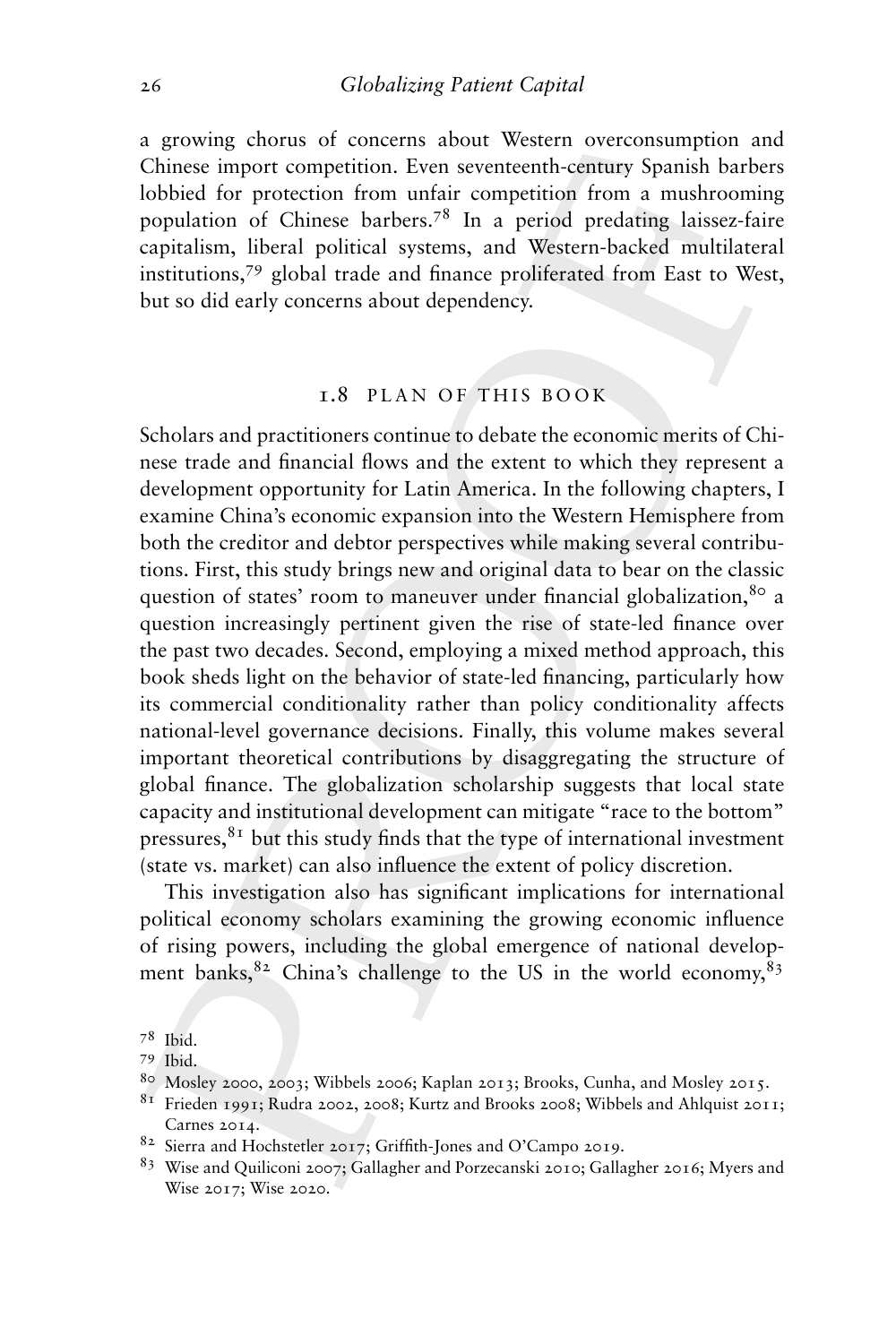debt and development in non-democracies, $84$  and the prospects for the Chinese renminbi becoming a major global reserve currency.<sup>85</sup> These studies break scholarly ground, exploring how the transfer of wealth from developed to developing countries is affecting the global architecture. My argument complements this literature by offering a systematic examination of how China's approach to global finance affects the policy choices of developing country governments.

This book's findings also contribute to our understanding of democracy and development,<sup>86</sup> particularly the relationship between financial crises and partisanship<sup>87</sup> and the sustainability of the Latin American left.<sup>88</sup> During the early to mid-2000s, the commodity boom provided a funding source independent from global markets that helped the left increase budgetary spending<sup>89</sup> and veer from the centrism<sup>90</sup> previously defined by the neoliberal consensus.91 However, in the wake of the 2008 global financial crisis and the ensuing commodity correction, many governments lost revenues and thus their budgetary maneuverability.<sup>92</sup> I engage with this important issue, showing that the emergence of Chinese state-led financing endows governments with greater fiscal space or the ability to sustain their spending through such volatility.

Before examining this creditor-debtor relationship in more detail, let us briefly preview the road map for our forthcoming journey through this book's pages. In Chapter 2, I evaluate the Chinese government's motivations behind promoting overseas financing, trade, and investment before assessing the development consequences for Latin American governments in later chapters. Understanding China's goals as an international creditor helps us evaluate the sustainability of these investment flows over time, and ultimately the potential costs and benefits for Latin American debtors. The fact that five of the top ten international borrowers from China are in Latin America allows us to simultaneously evaluate China's global banking strategy and questions about its policy banks' lending

<sup>84</sup> Ballard-Rosa 2016; Ballard-Rosa, Mosley, and Wellhausen 2019.

<sup>85</sup> Helleiner and Kirchner 2014; Steinberg 2014; McDowell and Steinberg 2017.

<sup>86</sup> Stallings and Kaufman 1990.

<sup>87</sup> Broz 2013.

<sup>88</sup> Corrales 2009; Levitsky and Roberts 2011; Luna and Kaltwasser 2014.

<sup>89</sup> Murillo, Oliveros, and Vaishnav 2011.

<sup>90</sup> Baker 2008; Baker and Greene 2011; Hellwig 2014.

<sup>91</sup> Murillo 2002, 2009; Roberts 2002; Baker 2008.

<sup>92</sup> Some countries pursued tax reforms to raise revenue, but were often impeded by elections (Hallerberg and Scartascini 2017).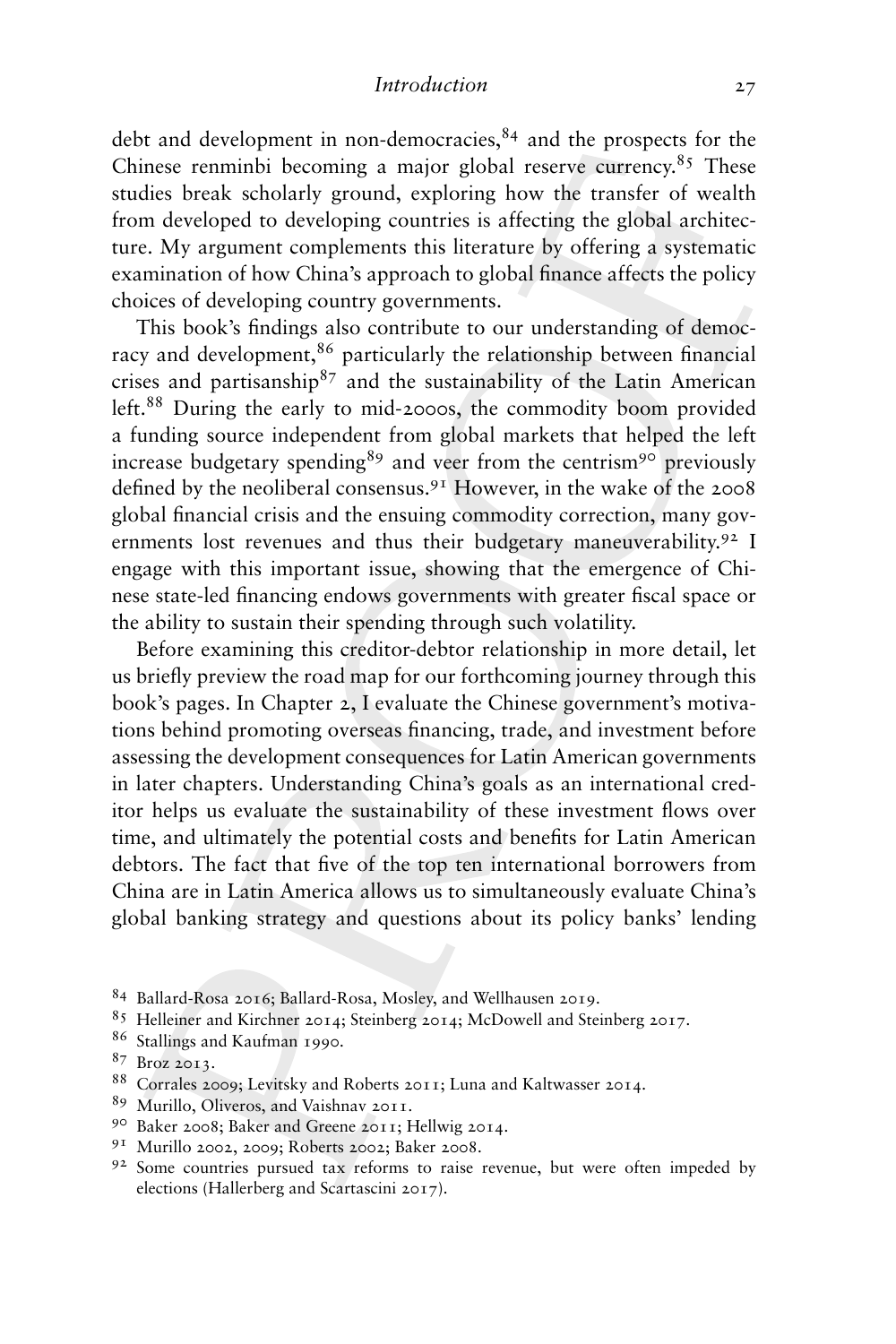behavior outside of the Asian region. For example, are their operations more commercially oriented outside of East Asia, or does the country's geopolitics outweigh its geoeconomics?

Chapter 3 develops a theory about how China's emergence as a global creditor affects national policymaking. The IPE and CPE literature has long debated the extent to which international capital mobility constrains national autonomy, but has mainly focused on private capital flows. Incorporating China's state-led capitalism into this political economy framework, I expect Chinese credit to enhance national governments' room to maneuver. It is a distinct form of long-term capital, characterized by a risk-tolerant financial system that marshals China's patient form of domestic capital internationally. Its lack of policy conditionality endows governments with more fiscal space<sup>93</sup> to intervene in their economies.

For developing country governments facing strong redistributive pressures, sufficient fiscal space to supply more jobs, higher wages, and better public services is often key to political survival. To finance such domestic political agendas, however, developing country governments often must borrow externally to a much greater extent than rich countries. Compared to the austerity imposed by global financial markets, governments that directly access new income streams from China can enhance their budgetary sovereignty. However, patient capital has its costs. The fine print of these state-to-state deals often involve commercial conditions ranging from contracting with Chinese firms and suppliers to providing state guarantees or commodity collateral that could intensify developing nations' structural struggles with debt and dependency.

Chapter 4 employs an originally constructed dataset, the China Global Finance Index, to conduct cross-national tests spanning eighteen Latin American countries from 1990 to 2017.<sup>94</sup> The index characterizes Chinese policy loans by their financing channel (state-to-state vs. marketbased) for each national-level investment project. To my knowledge, it's the first of its kind to classify policy bank loans by their investment channel.

I find that China's state-to-state loans, as a share of a country's external public debt, are positively correlated with budget deficits, supporting

<sup>93</sup> Fiscal space reflects availability of resources to fund governments' budget shortfalls.

<sup>94</sup> The quantitative analysis omits the Caribbean (i.e. Cuba, the Dominican Republic, and Jamaica) because of data limitations, but Jamaica – which has borrowed extensively from China – is included in the qualitative analysis in Chapter 5.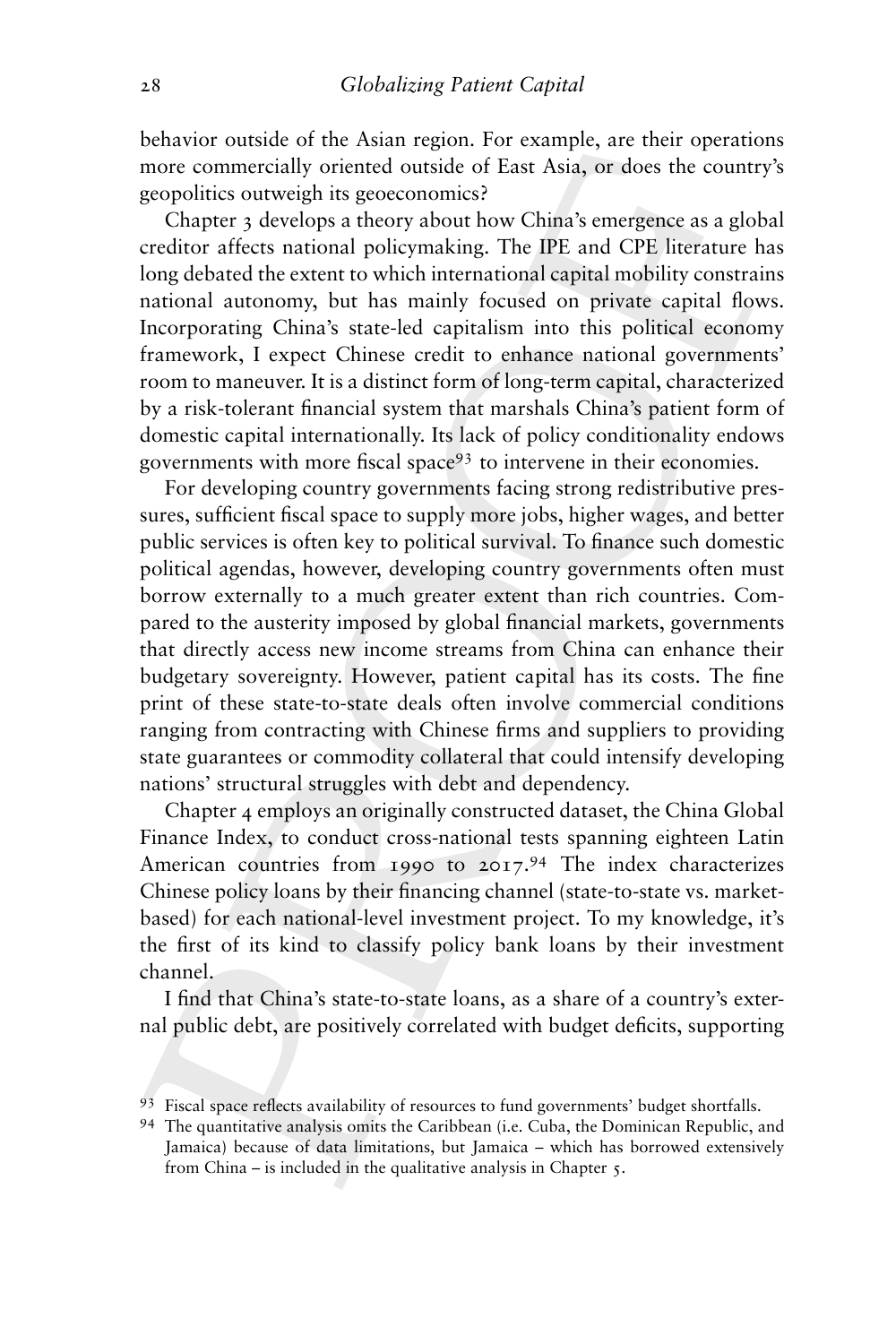the primary hypothesis that China's patient capital expands governments' fiscal policy space to spend on their political agendas. In exchange for this lack of policy conditionality, however, policymakers tend to have more extensive commercial conditionality. Notably, when Chinese financing is instead directly booked with corporate enterprises through private procurement in the marketplace, these commercial conditions are less extensive. China's patient capital behaves more like long-term equity capital, given the underlying private-sector competition promoted by domestic procurement laws. National governments do not gain fiscal space from Chinese loans and are more likely to comply with policy conditionality.

In Chapters  $5-6$ , I conduct a comparative case study analysis across seven countries (Argentina, Bolivia, Brazil, Costa Rica, Ecuador, Jamaica, and Venezuela) using national-level government policies as the unit of analysis. These seven countries are similar along economic and political indicators. They are middle-income countries located in a similar geographic region (about 40 degrees of latitude from one another), yet they maximize the variation in the main independent variables:<sup>95</sup> national indebtedness to China and domestic governance structures for investment. I focus this investigation on these seven countries given their mixed-market orientation, based on the assumption that budgetary drift is more likely in these nations than in economies exhibiting more of a liberal market orientation, such as Chile and Colombia.

I exploit their variation across presidential administrations in both external financing (Chinese state-to state vs. market-oriented financing) and domestic governance structures (i.e. direct contracting with the government vs. private procurement) to examine how they interact to affect budgetary balances. Chapter  $\zeta$  investigates ten presidential administrations with varied exposure to Chinese state-to-state financing over time, comparing periods of large-scale Chinese bilateral financing to periods of extensive multilateral financing (i.e. where countries have IMF / World Bank programs). By contrast, Chapter 6 explores another five administrations with varied exposure to market-oriented financing, examining how Chinese state-backed financing compares with private market financing when it is instead channeled to corporate enterprises through public tender.

<sup>95</sup> King, et al. 1994.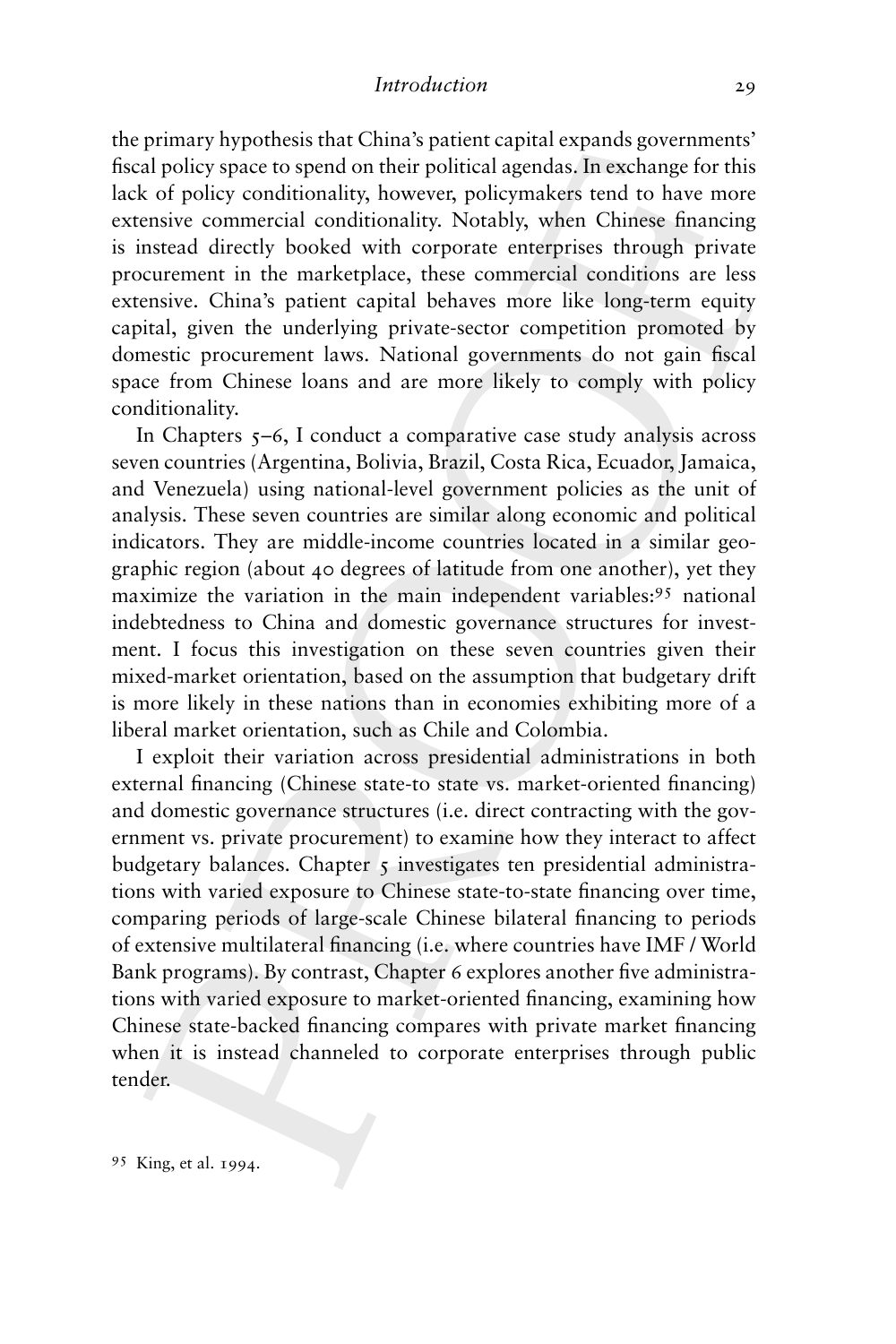By taking advantage of this comparative case design, we can observe whether a high share of Chinese state-to-state financing (as a percentage of external debt) increases national fiscal policy discretion. For example, Venezuela directly financed its government spending through direct contracting with a joint financing mechanism known as the China-Venezuela Fund. Venezuela used these credit lines to cover budgetary shortfalls in exchange for future oil delivery or non-tendered concessions to Chinese firms and machinery suppliers.

By contrast, in Brazil, the majority of Chinese investment projects have been market seeking and thus channeled through the private sector. To the extent that Chinese policy banks are involved in public financing projects in Brazil, they operate through government concessions rather than direct government-to-government lending like in Venezuela. Without China's non-conditional bilateral lending, the Brazilian government was able to employ a fiscal stimulus to offset the 2008 global financial crisis. However, the government has not had sufficient fiscal space to tread far from Western governance principles of budgetary discipline since that time – notwithstanding the Rousseff administration's limited fiscal drift during the 2014 presidential elections.

Throughout these chapters, this book's macroeconomic analysis suggests that Chinese financing could offer nations a development opportunity by exploiting Western finance's Achilles' heel: the maturity mismatch between capital market's short-term financing and debtor nations' longterm development goals. Chinese policy banks have the capacity to finance big-ticket public infrastructure projects over a long-term horizon. However, Chinese capital also has its drawbacks, given its tendency to secure its lending with microeconomic ties or commercial conditions embedded in its loan contracts.

Chapter 7 assesses the costs and benefits of these commercial conditions by employing extensive qualitative evidence, including more than 200 interviews with Chinese creditors and Latin American debtors, and in some cases, examining the original contracts.<sup>96</sup> This chapter also evaluates the extent to which China can foster good governance and sustainable development without policy conditionality. For example, these loan provisions, which typically involve some combination of Chinese foreign content and commodity guarantees, are designed to improve the competitiveness of Chinese firms globally. However,

<sup>96</sup> For a list of these field research interviews, please see Chapter 5's Appendix.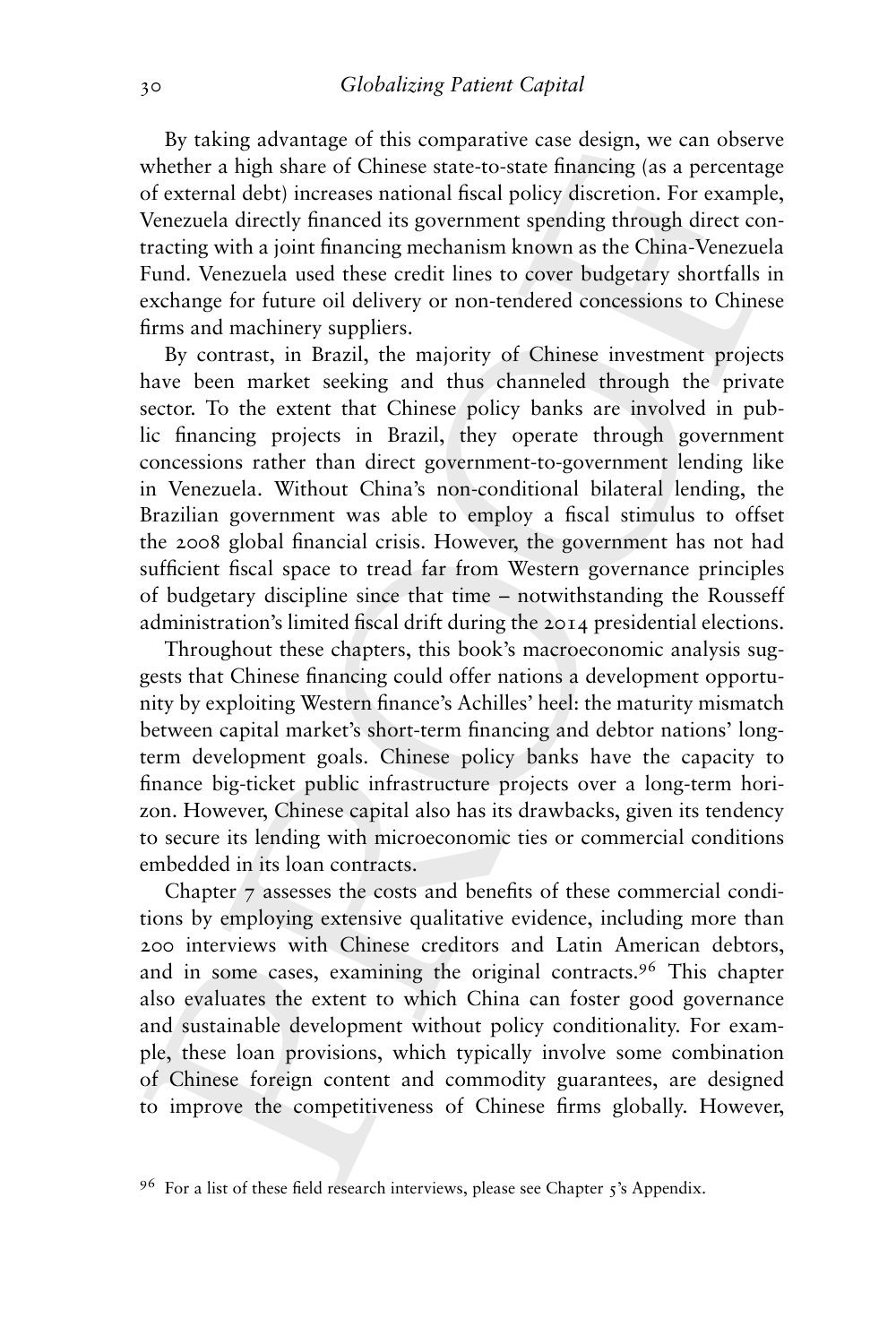they may also impose costs on Latin American countries. Preferential treatment for Chinese capital inputs and machinery may undermine Latin America's industrial competitiveness. At the same time, commodity guarantees embedded in loans-for-oil agreements risk eroding commodity proceeds that could otherwise be channeled toward domestic spending or reinvestment in state energy firms. Perhaps, most importantly, China's tendency to focus on commercial rather than policy terms may encourage governments to spend beyond their means, catalyzing future debt problems.

How will China deal with the tensions between implicitly supporting state expansion with its lack of policy conditionality and mounting Latin American indebtedness? Notably, it was the 1980s Latin American debt crisis, along with the Reagan-Thatcher neoliberal nexus, that ushered in the Washington Consensus's small government era. During that crisis, which is also known as the "Lost Decade,"97 Western banks first extended new money to Latin American borrowers in hopes of recovering their initial investments and avoiding further sovereign defaults that would undercut their profitability. The US government also engaged in regulatory forbearance,<sup>98</sup> helping catalyze long-term, defensive lending in the commercial bank sector that is reminiscent of China's patient capital today. However, even with the added safeguard of linking new lending to macroeconomic conditionality (i.e. budget discipline), banks' losses mounted by decade's end, forcing them to write off their bad loans.<sup>99</sup>

China could be headed for a similar situation with its cases of miscalculated investment risk building across the globe from Sri Lanka and Indonesia to Venezuela. China has reiterated its commitment to its noninterference policy; however, its use of commercial conditionality rather than policy conditionality has not fully protected its financial investments from moral hazard risk.<sup>100</sup> China's creditor learning curve has underscored that sovereign credit risk cannot simply be mitigated by collateralizing policy bank loans with natural resources.<sup>101</sup> Even when loan repayment is tied to national commodity income, loan profitability

<sup>97</sup> The 1980s debt crisis was dubbed the "Lost Decade" because of its lackluster per capita growth (Stallings 2020).

<sup>98</sup> The major US banks were not required to increase their reserves to offset restructured or past due loans from developing countries (Kaplan 2013).

<sup>99</sup> See Kaplan 2013 for further details.

<sup>&</sup>lt;sup>100</sup> See Chapters 5 and 7.

<sup>101</sup> Kaplan and Penfold 2019.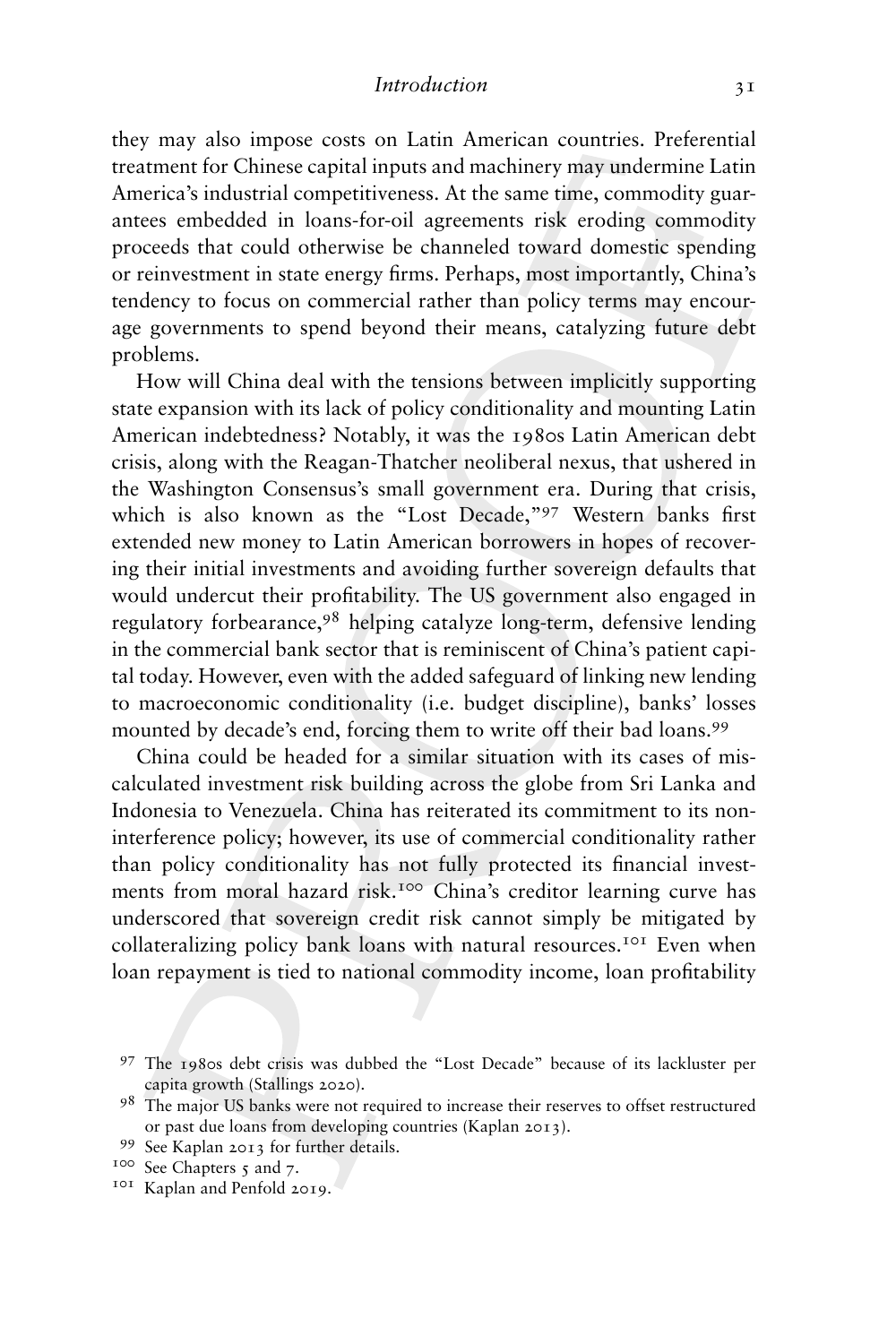is dependent on prudent local governance that sustains state-owned enterprises' resource production.

In other words, without policy conditionality, the burden of local governance remains with sovereign borrowers. When there is substandard national resource governance, Chinese policy banks have little recourse beyond extending new funds in hopes of recovering natural resource collateral. As one former CDB official explained it to me in our December 2019 interview, "it's not like lending to one province of China; you cannot order another country to do what you think is right."<sup>102</sup>

On net, Chinese regulatory forbearance and subsidization of its state banking sector may have promoted the flow of policy bank credit to higher-risk emerging markets globally, but they have also increased nonperforming loans. Chinese policy banks have thus adopted a defensive lending posture with many of their major Latin American borrowers, including renegotiating the terms of state-to-state loans with Argentina, Ecuador, and Venezuela.<sup>103</sup> China's policy banks have also seemingly not heeded their Latin American lesson, increasing their bilateral loans outstanding to the Evo Morales government in Bolivia by four fold between 2015 and 2017 to  $$1.8$  billion (or 5 percent of Bolivia's GDP), only to be faced with the prospect of yet another restructuring after Bolivia's 2019 political crisis that ousted President Morales.<sup>104</sup>

To mitigate its sovereign credit risk, China is experimenting with market-based solutions and moving incrementally in its international economic efforts, much as it did during its domestic development.<sup>105</sup> With an eye to diversifying its sovereign risk beyond debt financing, China has created more than \$40 billion in state-backed Latin American equity funds. Not only are these state-owned asset managers an important part of China's 2013 Third Plenum market reforms, they also enable Chinese policy banks to increasingly engage with the private sector internationally by directly investing in Latin American corporate enterprises through equity purchases.106

<sup>102</sup> Author's interview, December 16, 2019.

<sup>103</sup> See Chapters 5.4.4, 5.5.2–5.5.4, and 7.4.

<sup>104</sup> Morales's socialist party, Movement for Socialism (MAS), now under the leadership of former finance minister Luis Arce, regained power in the October 2020 elections. During the campaign, Arce announced his plans to renegotiate Bolivia's multilateral loans; please also see Chapters 5.5.1.

<sup>105</sup> See Chapter 2.2.

<sup>106</sup> For further details, see Chapters 2.5 and 7.1.1.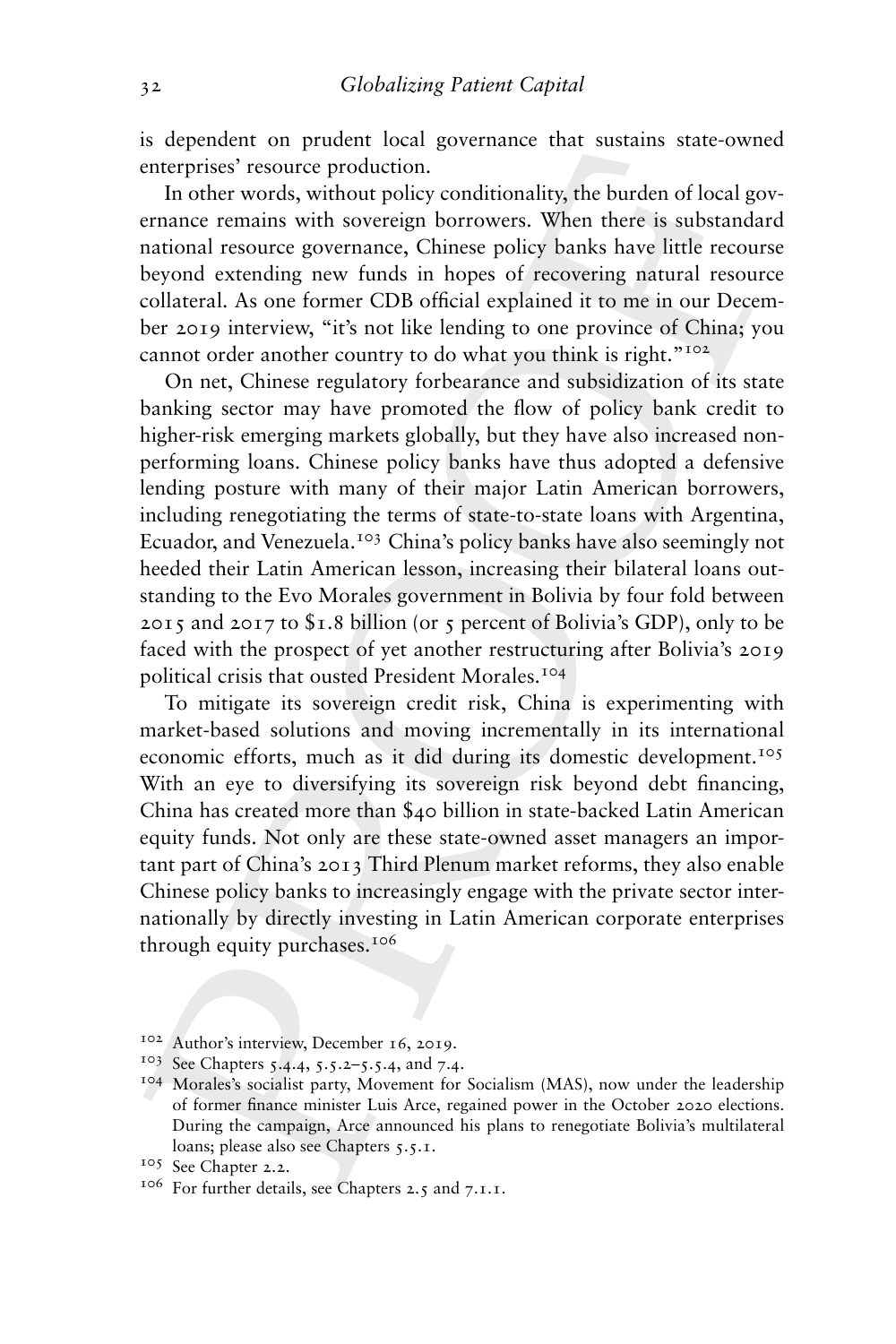*Introduction* 33

Notwithstanding the lofty headline numbers, China's state-backed equity investors have deployed only \$2 billion in Latin America, or about  $\zeta$  percent of the total funds committed by their shareholders.<sup>107</sup> By comparison, Chinese policy banks have extended more than \$20 billion in new bilateral loan commitments, or restructured debt financing, to governments in Bolivia, Ecuador, and Venezuela since  $2015$ .<sup>108</sup>

China's gradual shift in investment tools is also timed to take advantage of a changing Latin American context where governments, including Argentina and Brazil, have increasingly employed private procurement. Both countries have passed public-private partnership laws in recent years to relieve budgetary pressure on the central government by financing and delivering public services outside the public balance sheet.<sup>109</sup> According to one senior Latin American official, infrastructure has "a lot of risk that is on behalf of the government," and these laws allow countries to diversify "risk allocation" in their public works portfolios.110

In the world of finance, shifting from debt to equity financing is also a common way to mitigate credit exposure. The key question is whether China is moving forward quickly enough with these privatesector initiatives to avoid its mounting state-to-state problems. To some extent, China has been able to rely on multilateral institutions such as the IMF to resolve debt difficulties in nations across the globe, including Argentina, Ecuador, and Pakistan. Notably, China recently unveiled its own BRI debt sustainability framework in May 2019, which is voluntary for debtors. However, it is also conspicuously comparable to the IMF's own institutional approach<sup> $11$ </sup>, which regularly assesses sovereign debt based on borrowers' outstanding debt levels and their institutional capacity to absorb shocks. $112$ 

Moving forward, such policy initiatives suggest that China is likely to further experiment with both financing channels, state-to-state debt and market-oriented equity investments. Latin America's rich diversity of mixed-market economies – which have historically toggled between the market and the state – makes the region fertile ground for observing

<sup>107</sup> Author's interview with Fan Xiwen, Chief Operating Officer, China–Latin American Cooperation Fund, January 14, 2020, Beijing, China.

<sup>&</sup>lt;sup>108</sup> See Figure 4.3.

<sup>109</sup> See Chapter 7.1.1.

<sup>110</sup> Author's interview, José Luis Morea, CEO of BICE, August 15, 2019.

<sup>&</sup>lt;sup>111</sup> Morris and Plank 2019.

<sup>112</sup> These characteristics are measured across four-categories, *low risk*, *moderate risk*, *high risk*, and *in debt distress* (World Bank-IMF Debt Sustainability Framework, 2005).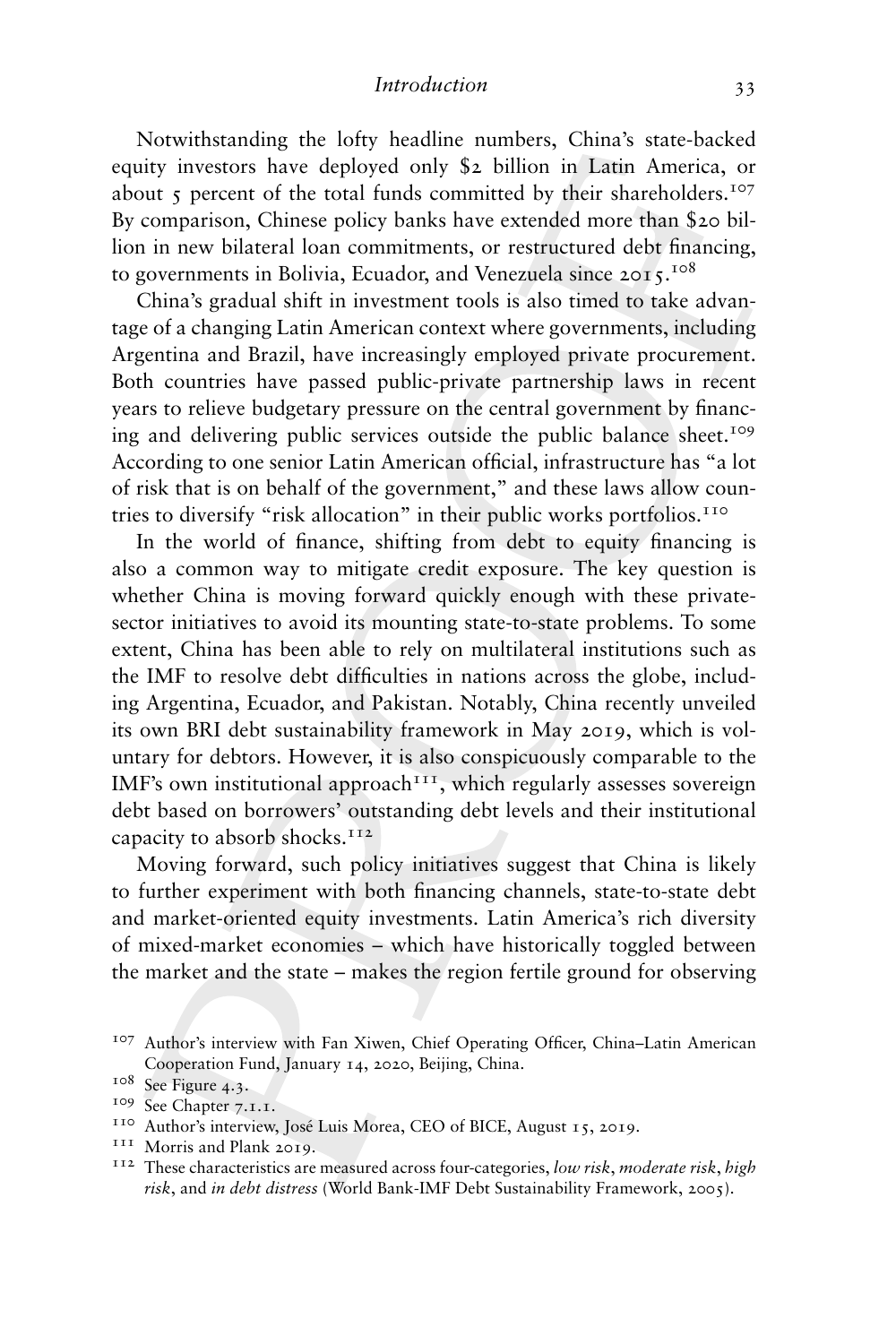how Chinese policy banks behave internationally, particularly beyond East Asia.

While the state-to-state channel has excelled at promoting trade and investment ties internationally, this book's findings suggest that China may also mitigate its exposure to the region's indebtedness by channeling some of its patient capital directly toward project financing rather than state-to-state debt. By encouraging private-sector flows, Latin America's public procurement laws have also helped check the moral hazard problem that has plagued China's state-to-state deals.

In the coming years, developing countries' long-standing infrastructure needs (including hospital and clinics) are likely to be even more pronounced following the recent global coronavirus outbreak. In light of the economic disruptions created by the global pandemic to global trade, investment, and supply chains, some commentators have questioned the sustainability of globalization moving forward.<sup>113</sup> The crisis has also damaged China's soft power image globally because of its lack of transparency in warning the public about the coronavirus threat when it began in Wuhan Province in December 2019.

However, given the importance of the BRI initiative to both China's economic growth and President Xi's legacy, China is likely to continue to play a leading international role in the provision of infrastructure financing in a post-pandemic world. During July 2020, Foreign Minister Wang Li pledged China's ongoing cooperation with Latin America, particularly in the health care sector.<sup>114</sup> The country has also touted the advantages of its state-centric development model in marshaling public goods by providing desperately needed humanitarian assistance (i.e. protective surgical masks, testing kits, and ventilators) and new infrastructure (i.e. medical labs) to developed and developing countries across the globe. In Latin America, China donated \$128 million in medical equipment between February and June 2020, sustained its regional trade ties after its economic recovery, and pledged \$1 million to help finance the "public good" of a vaccine.<sup>115</sup>

With sovereign debt difficulties once again rearing their ugly head in several developing countries, China is left with a billion-dollar question.

<sup>113</sup> Farrell and Newman 2020.

<sup>114</sup> "China and Latin American and Caribbean Countries Hold Special Video Conference of Foreign Ministers on COVID-19," Ministry of Foreign Affairs, the People's Republic of China, July 23, 2020.

<sup>115</sup> Heine 2020; Sanborn 2020; Telias and Urdinez 2020.